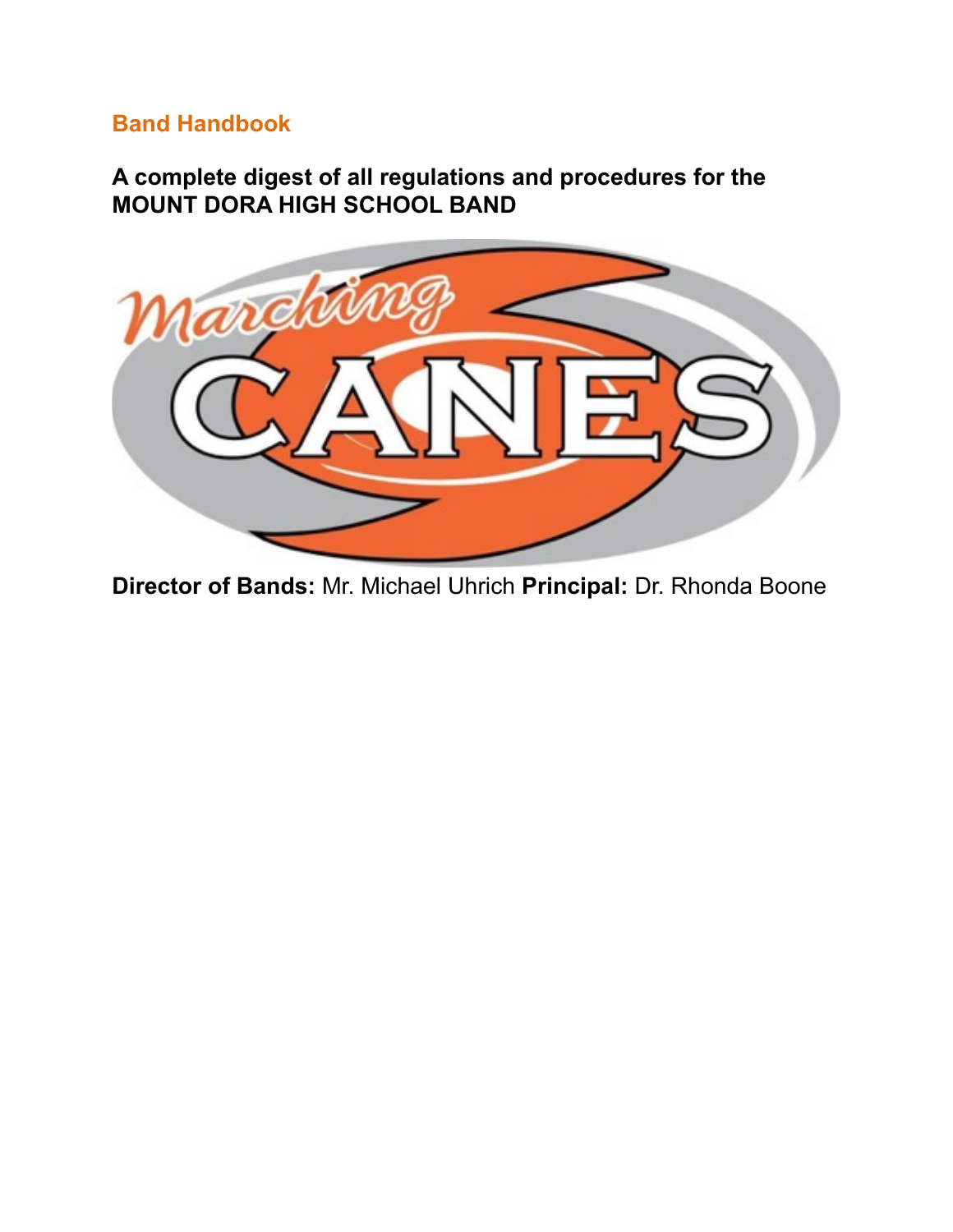#### **Welcome - New and returning Members of the Mount Dora Band Family,**

It is with great excitement that I welcome you to this new school year. We are about to embark on a journey that will contain some of your life s most lasting memories. This is a wonderfully important time in your life, and much of what you do here will shape your very existence. I speak so deeply of these experiences because of my own personal experiences of the same nature. I still recall the first day I set foot in my high school s band room. It was exciting, intimidating, and a bit overwhelming, all at once. Hopefully, we can alleviate any fears, maintain your excitement, and utilize your talents to the overall fulfillment of our band program and your own educational experience.

This handbook is designed to provide necessary information regarding the Mount Dora High School Band Program. It should answer most of the questions that you may have about the program, as well as provide useful information regarding requirements that are necessary in being a member of the program.

My goal every year is to train students to be better musicians, but more so, to educate them to be better people. The things outside of the music itself (the intangible character and social lessons) are the most important things we all learn through the process of music education, and although trophies are nice, the lifelong friendships and experiences you will develop over the next year(s) is the only reward that matters when it s over. I always enjoy seeing our students gain that experience and develop from young and inexperienced musicians into mature citizens with a solid grasp on reality. I am always proud to see our students move into the next steps in life, knowing fully well that the experience of being a high school musician has prepared them more than any other experiences.

So, again, it is with great pleasure and enthusiasm that I welcome you to this family. This journey will include much hard work, but I can t wait to see what we can all do together. Sincerely,

Mr. Michael S. Uhrich, Director of Bands Mount Dora High School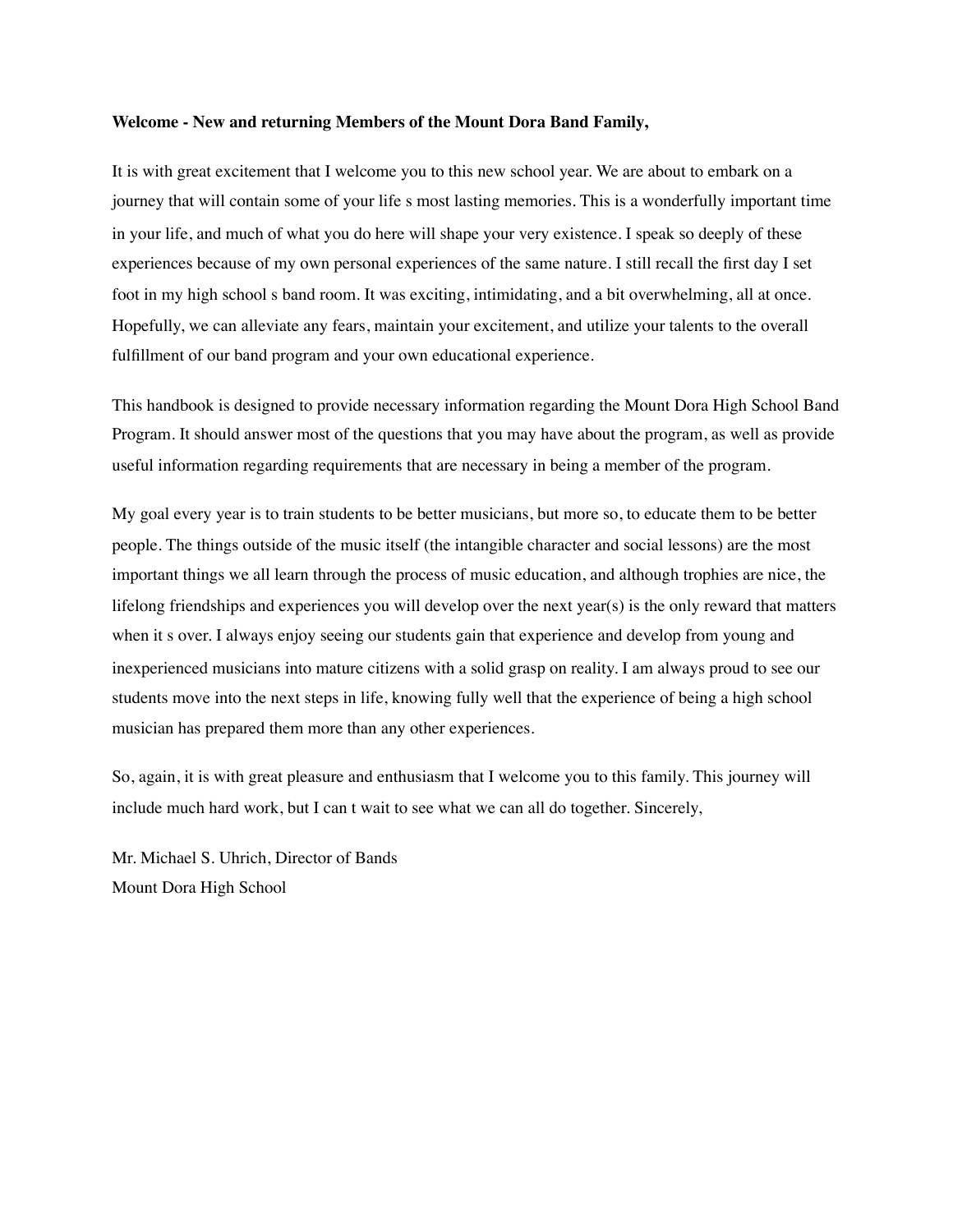# **I. Performance Groups**

### **Mount Dora Marching Canes:**

The Mount Dora Marching Canes is the combined membership of the entire band program. With an annual membership of approximately 100-130 students, the Marching Canes is a musical marching unit organized to provide artistic and entertaining performances for football games, parades, pep rallies, concerts, and competitions. It is an integral part of instrumental music education at MDHS. Membership requires total dedication, maximum effort, and involvement in all aspects of marching and music performance. The Marching Canes rehearse on Tuesday and Thursday Evenings. Additional weekly rehearsals are required for members of the Percussion and Color Guard sections.

#### **Symphonic Band:**

The Symphonic Band is comprised of mainly 11 and 12 grade students with previous instruction in wind instruments. It consists of modern wind band instrumentation and provides instruction in commonpractice period and twentieth century wind band literature and orchestral transcriptions. Private study is suggested of members in this ensemble. The full Symphonic Band rehearses on Tuesday afternoons beginning right after marching season and continuing through the spring semester. The Symphonic Band performs at the Florida Bandmasters Association District and State Concert Music Performance Assessments and at various concerts throughout the year.

#### **Concert Band:**

The Concert band is comprised mainly of 9th and 10grade students with or without previous instruction on wind instruments. It consists of modern wind band instrumentation and provides instruction in common-practice period and twentieth century wind band literature and orchestral transcriptions. This is our second concert ensemble. The full Concert Band rehearses on Thursday beginning right after marching season and continuing through the spring semester. Concert Band performs at the Florida Bandmasters Association District and State Concert Music Performance Assessments and at various concerts throughout the year.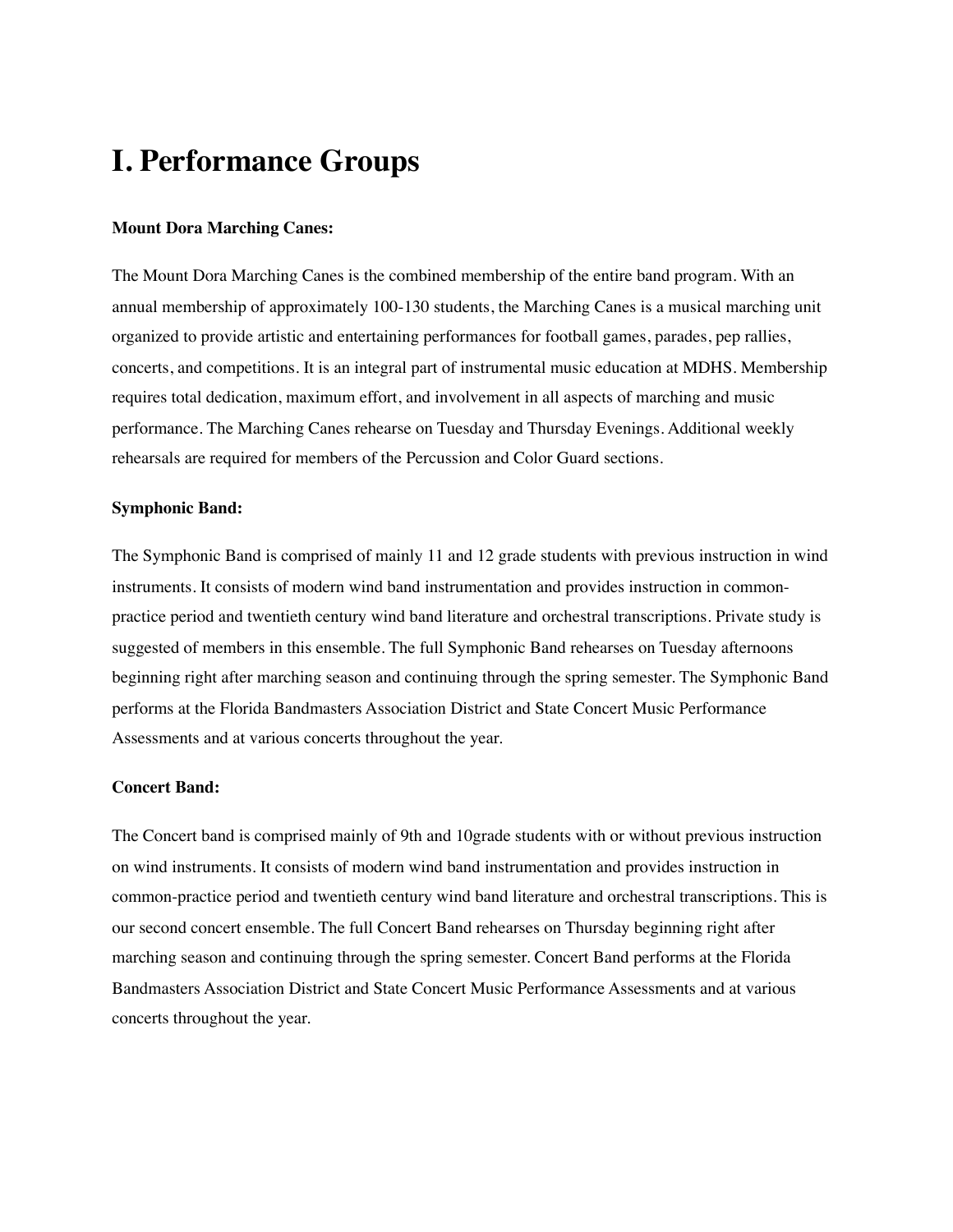#### **Jazz Bands:**

The Jazz Bands (Storm Force Jazz Ensemble 1 /Storm Force Jazz Ensemble 1 / Jazz Combo) are a select group of instrumentalists from the Band Program and membership that perform jazz repertoire. The repertoire of the ensemble is selected from a variety of jazz styles. The Storm Force Jazz Ensemble 1 consists of mainly 11 th and 12 th grade students with previous jazz experience. The Storm Force Jazz Ensemble 2 consists mainly of 9 th and 10 th grade students with or without previous jazz experience. The Jazz Combo is a small ensemble with select member from the Jazz Ensemble. The Jazz Bands perform at the Florida Bandmasters Association District and State Solo and Ensemble Music Performance Assessments and at various concerts throughout the year.

# **Percussion Ensembles:**

The Percussion Ensembles address specific instruction in the area of percussion. Students can expect to play challenging literature in an intense percussion environment. Members of the percussion ensembles are members of the Mount Dora Marching Canes and take part in all Marching Canes rehearsals and performances. Members of the Percussion Ensemble are required to perform in either the Symphonic Band or the Concert Band. The Percussion Ensembles perform at the Florida Bandmasters Association District and State Solo and Ensemble Music Performance Assessments, and at various concerts throughout the year.

#### **Colorguard Ensembles:**

The Colorguard Ensembles are the visual ensembles that greatly enhance the performances of the Mount Dora Marching Canes. Members learn from skilled instructors in the areas of flag, rifle, saber, and dance. Members of the guard ensembles are members of the Mount Dora Marching Canes and take part in all Marching Canes rehearsals and performances. The Guard Ensembles also rehearse separately throughout the Fall and Spring. The Guard activity continues in the second semester each year with the Winter Guard Program, an activity that begins near the end of marching season and concludes in Late Spring. Students who are in the Fall Color Guard are expected to participate in the Winter Guard program. The Winter Guard performs at the Florida Bandmasters Association District and State Solo and Ensemble Music Performance Assessments, and other regional events.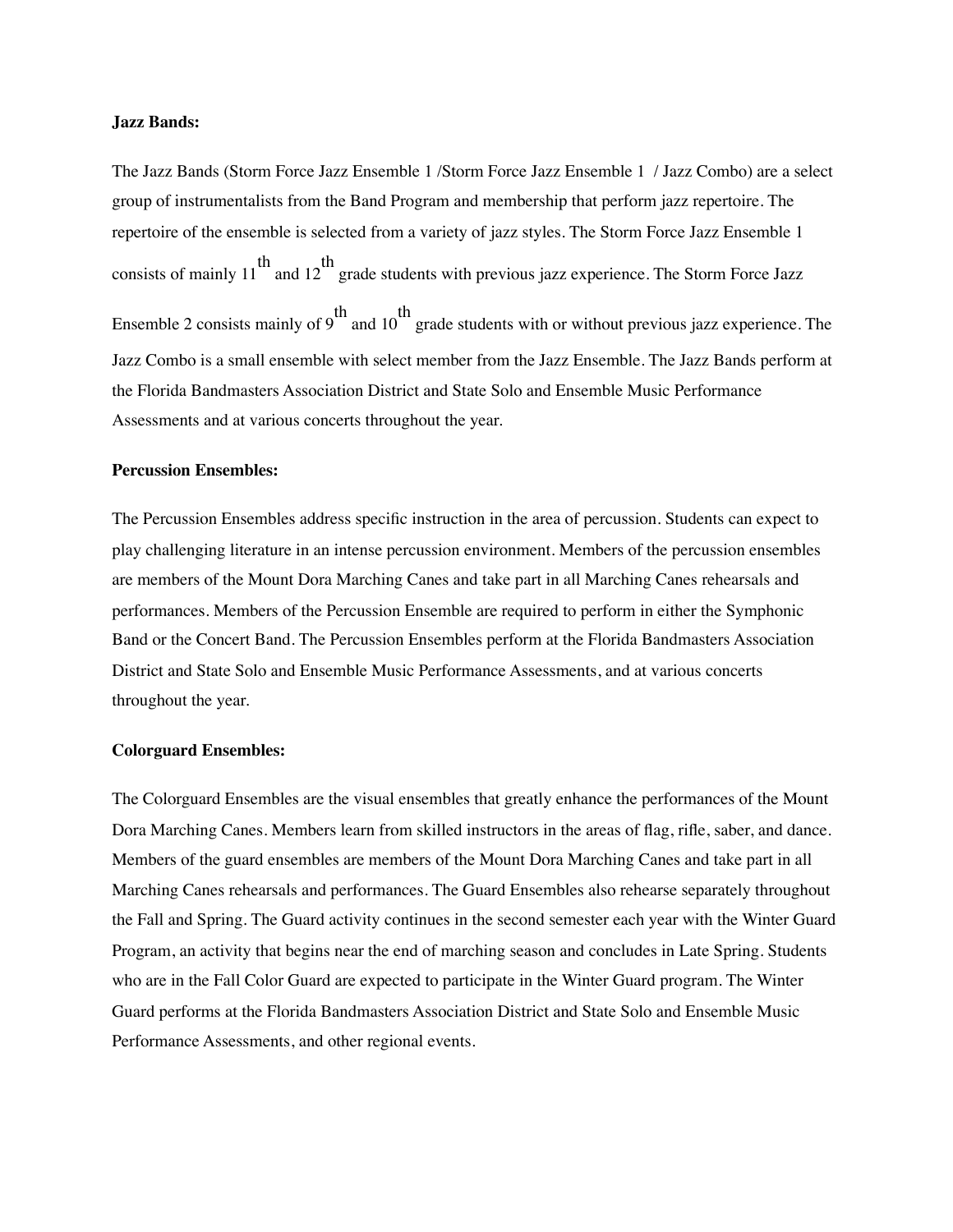# **II. Attendance Policy**

Band members are required to attend all rehearsal and performances. As a co-curricular course, rehearsals and performances are part of the educational process. Absences affect not only the individual who is absent, but also the entire ensemble. An absence necessitates repeating educational instruction when the student returns, as well as eliminating the opportunity to develop blend, balance, and precision with the other students in the ensemble. Students must be on time for all band functions. Learning to be early (on time) now will establish a lifelong habit that is critical to success.

**Excused Absence From a Rehearsal:** Except in cases of extreme emergency or illness, band members will not be excused from rehearsals. In case of illness, students are expected to contact the band director (uhrichm@lake.k12.fl.us) as early as possible so that substitutions or replacements can be made. Appointments, meetings, work, vacations, babysitting, homework, studying, etc. will not be valid excuses for missing a rehearsal. A written excuse from the parent or guardian is due within two days of the absence. If you anticipate an unavoidable absence from rehearsal, please submit a written request to Mr. Uhrich prior to the intended absence. This can be found on the band website in the members section. All absences affect a student's grade because of lost instruction time that cannot be made up. Two or more absences may result in that individual being placed on alternate status.

**Unexcused Absence From a Rehearsal:** Any student with an unexcused absence from a rehearsal will receive a zero for that rehearsal grade. An unexcused absence may result in the student being placed on alternate status. Rehearsal grades cannot be made up.

**Tardy to Rehearsals / Performances:** Attendance will be taken at the beginning of a rehearsal or performance. If a student is habitually late for rehearsals they may be placed on alternate status and their participation grade will be lowered. In addition to a lowered grade, any student arriving late for a performance will lose their third-quarter break (Marching Canes) and may forfeit the opportunity to perform (All Ensembles).

**Absence From a Performance:** Performances are major grades. Any absence that is not brought to the attention of Mr. Uhrich for approval prior to the performance will be considered unexcused. Unexcused absences count as zeros for a major grade, and may potentially result in the individual s removal from the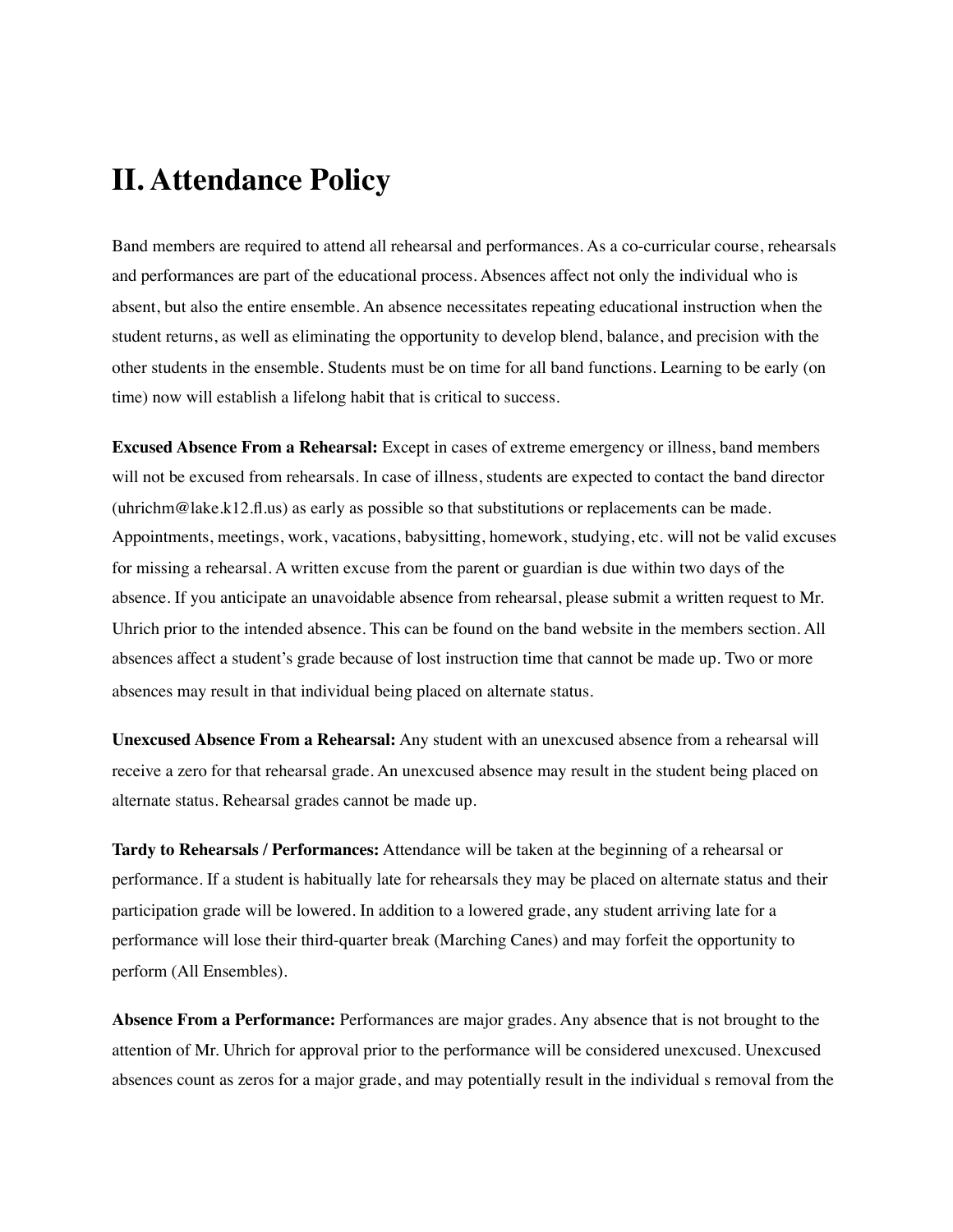Band Program. If you anticipate an unavoidable absence from a performance, please submit a written request, found on the band website in the members section, to Mr. Uhrich at least one month prior to the intended absence.

#### **Summer Mount Dora Marching Canes Camps:**

All students wishing to be members of the Mount Dora High School Band Program must plan to attend Summer Band Camps. Students who miss all or part of Band Camp will be placed on alternate status and must acquire the needed performance skills and await the opening of a show position before being allowed to perform. Alternate status does not relieve the student from his/her rehearsal, performance, or financial obligations to the organization. See the calendar for dates and times.

#### **Alternate Status (Mount Dora Marching Canes):**

 It is imperative that all members of the Mount Dora High School Band Program be present at all rehearsals and performances. We understand that students get sick and that unforeseen emergencies may come up. However, our success as an organization will be dependent on our attendance. Even one person that is missing from a rehearsal or performance affects all other members. Each member is relied upon heavily to maintain their responsibilities in the drill - we cannot improve the show or make changes when we have holes in our drill at rehearsals.

Holes at performances drastically affect the confidence of the performing members around that missing person, which in turn affects the confidence of the entire ensemble. We also lose important musical elements from missing members - the performance simply does not sound the same without them! Everyone is important!

In an effort to maintain the quality of the Marching Canes organization, we make use of alternates when and where necessary. Alternates are students that are members of the Mount Dora Marching Canes and the MDHS Band Program, but they do not have a designated position in the show for one or more musical selections. Students are placed on alternate status for a number of reasons: they may have missed part or all of a summer camp, they may have missed a rehearsal unexcused, they may be chronically tardy to rehearsals or performances, they may be involved in another sport or club at school, or they may simply have just moved into the area and be a new student at Mount Dora. In some cases, a student may have attended all summer rehearsals, but there may be an overabundance of certain instruments in a given year for the number of spots on the field that have been allotted. It is our goal to get our alternate worked into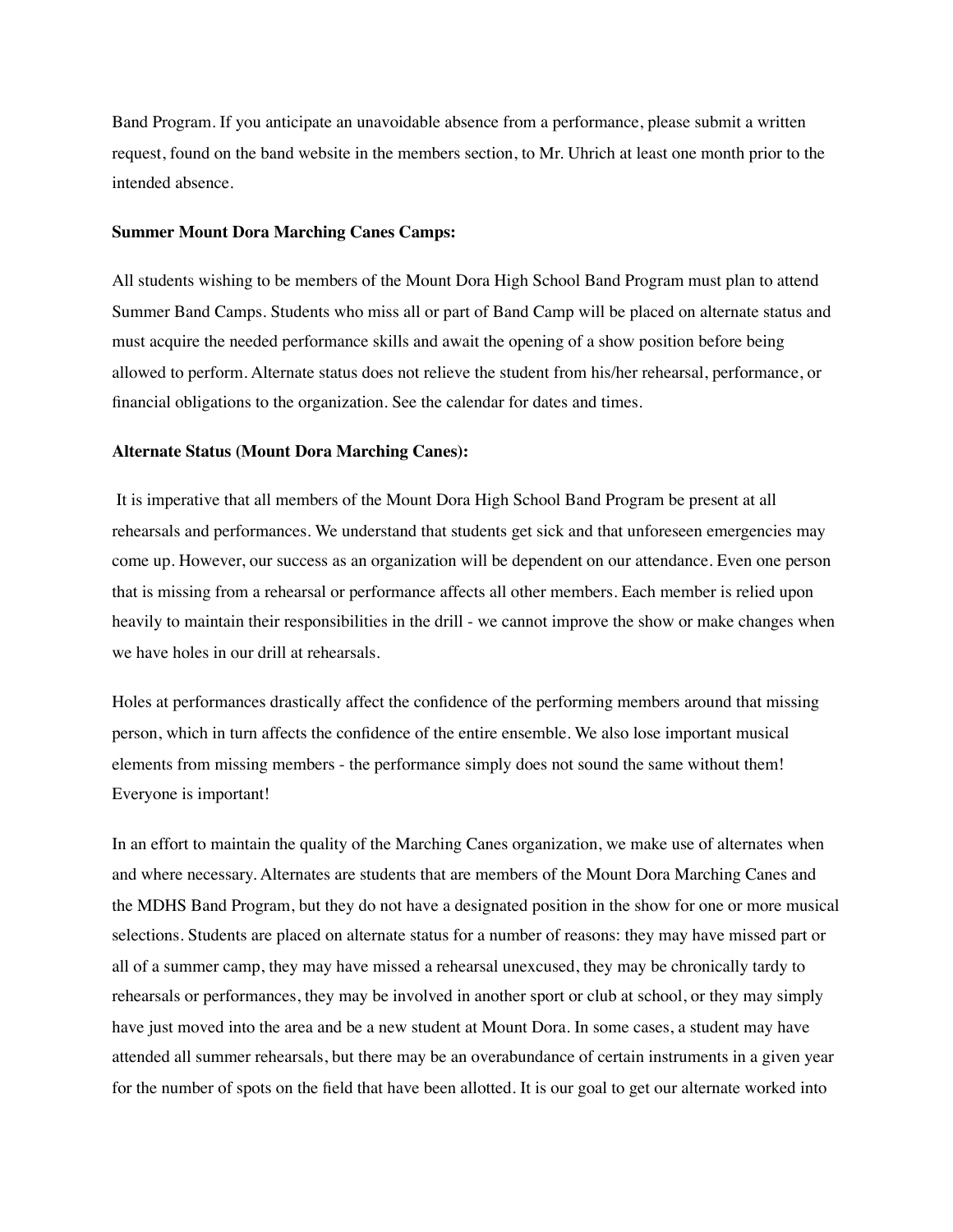the show at some point, provided that there have been no problems with the student and that the drill allows for the addition of the student and the drill coordinate.

Alternates are required to be at rehearsals and performances, as most of these students will perform at some point. Alternates are members of the Mount Dora Marching Canes, and are therefore responsible for learned material. The only way for us to experience the greatest educational return and level of achievement is for every position in the drill to be occupied at rehearsals and performances.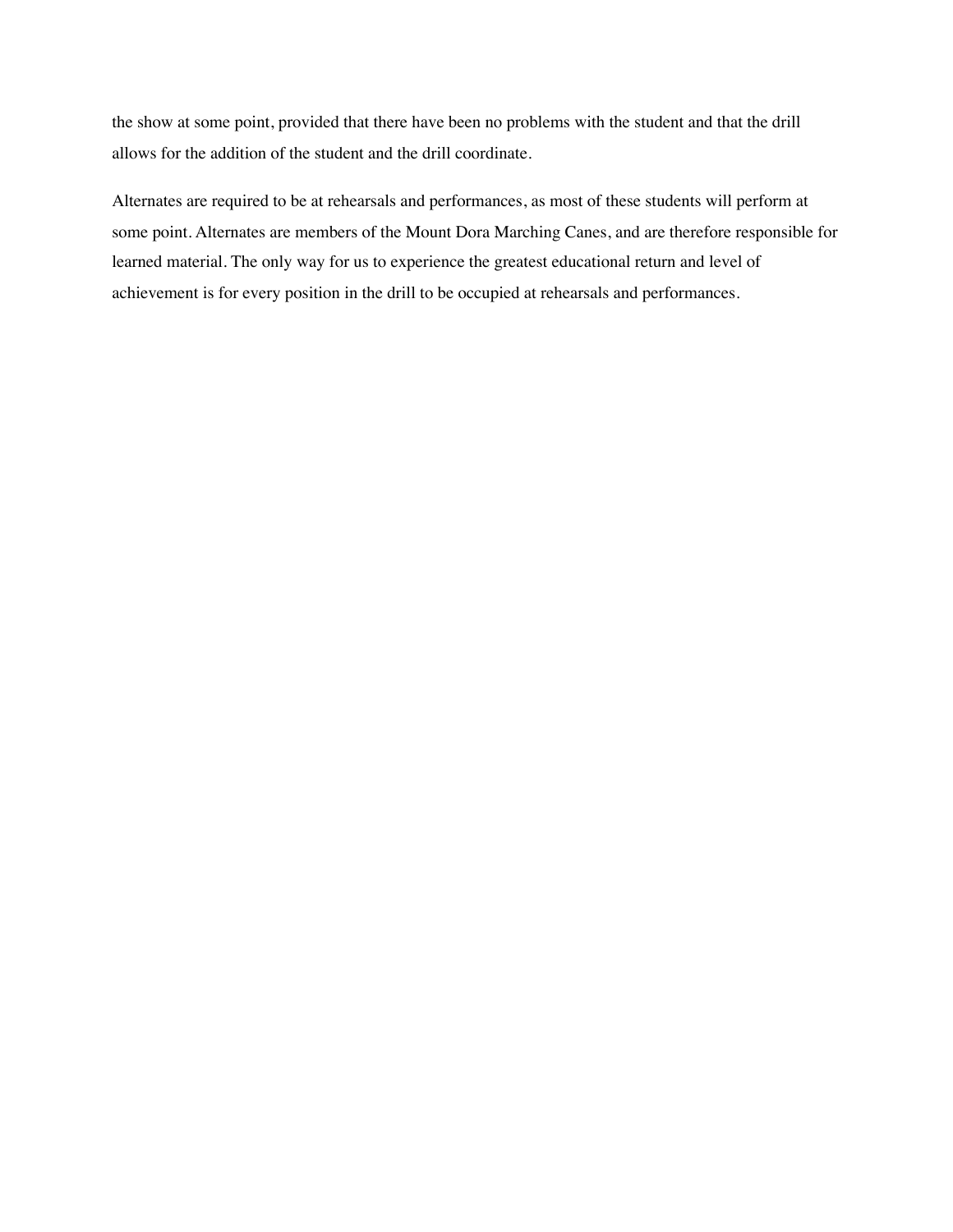# **III. Grading Policy**

**Performances/Rehearsals: 70%** 

# **Weekly performance assessments: 30%**

As a co-curricular performance-oriented activity, attendance is required at rehearsals and performances beyond regular school hours. This time will be kept to the necessary minimum, realizing that other studies as well as family and personal time are important. This includes rehearsals, concerts, festivals, competitions, etc.

# **IV. Rehearsal and Performance Procedure**

# **Concert Bands / Jazz Bands / Percussion Ensembles:**

- Every band member should bring instruments, music and proper equipment to every rehearsal and performance.
- Everyone needs a PENCIL in every rehearsal.
- There is to be no talking or disturbance during rehearsal.
- Gum Chewing, Eating, or drinking (except water) is not permitted during rehearsals or performances.
- Each student should be seated at the time designated by the Director or the student will be marked tardy.
- Posture is of utmost importance. Students should avoid crossed legs or ankles and slumping when seated in chairs. Do not lean back in your chair! Do not lean on music stands!
- The dry-erase board/website projection in the front of the Band Room should be read upon entering the rehearsal room for special instructions.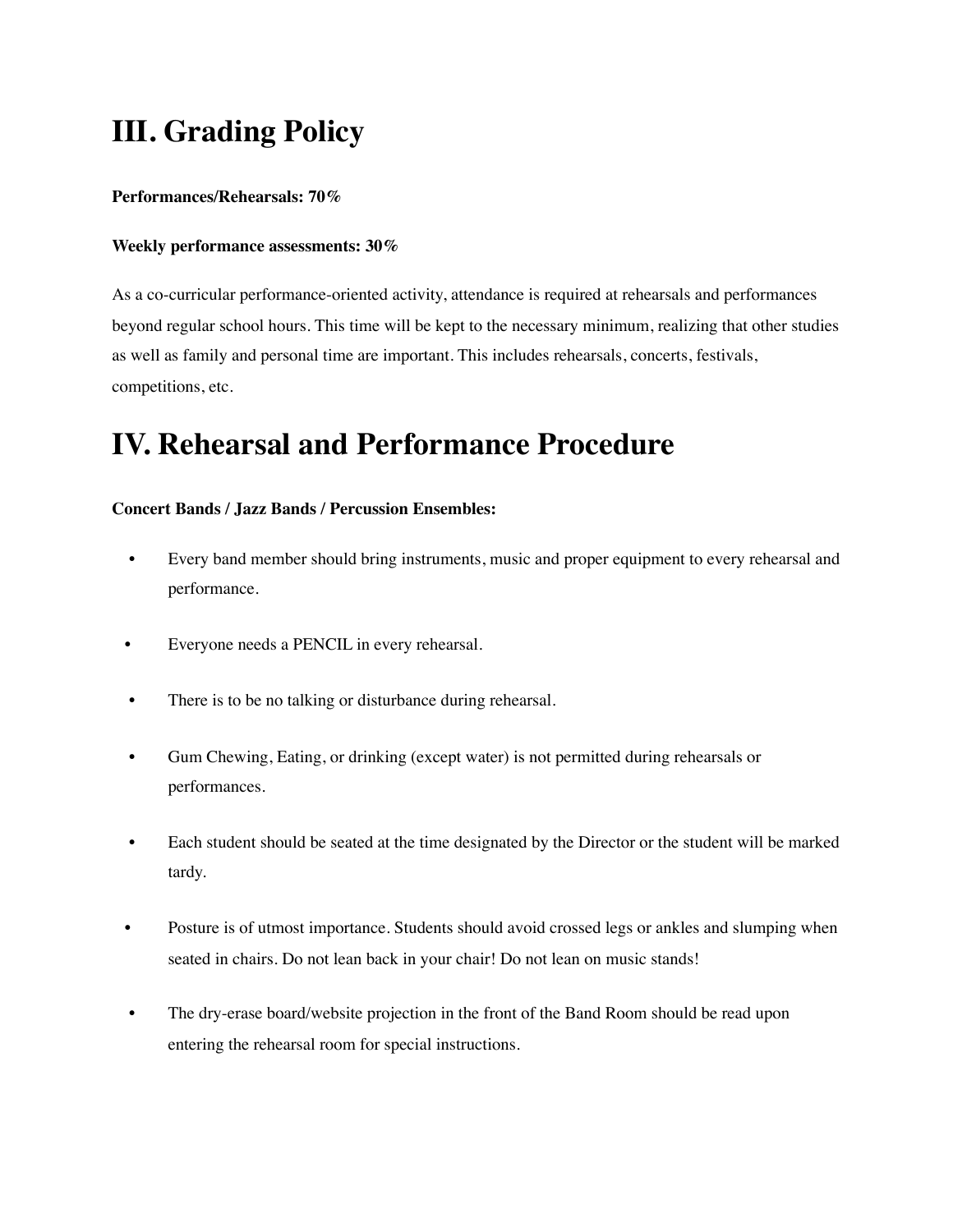- Music folders, instruments and equipment should be kept in their proper storage places when not in use. Music and folders should not be left on the music stands.
- All trash should be thrown in the waste container. Students may not bring books or study materials to their seats.
- Loud talking or any other inappropriate behavior, including any kind of horseplay, is not allowed in the Music Building.

# **V. Mount Dora Marching Canes:**

- Each year it is necessary for the Mount Dora Marching Canes to meet for two weeks before school begins. All members of the Band are required to attend Summer Band Camps and other summer rehearsals scheduled by the Director.
- Everyone needs a PENCIL in every rehearsal.
- In addition to the Director, adjunct Staff Members and Band Colonels have the authority to help run rehearsal and make decisions at the request of the Director. All members of the Mount Dora Marching Canes are expected to respect their authority at all times.
- Students are expected to be in their positions on time with instruments, coordinates, pencils, music, etc.
- There is to be no individual playing before rehearsal or at any time during a rehearsal, outdoors or indoors, unless the Director, Staff Members, or Band Colonels deem it specifically necessary. Instrument warm-up will be done together under the direction of the Director and Staff Members.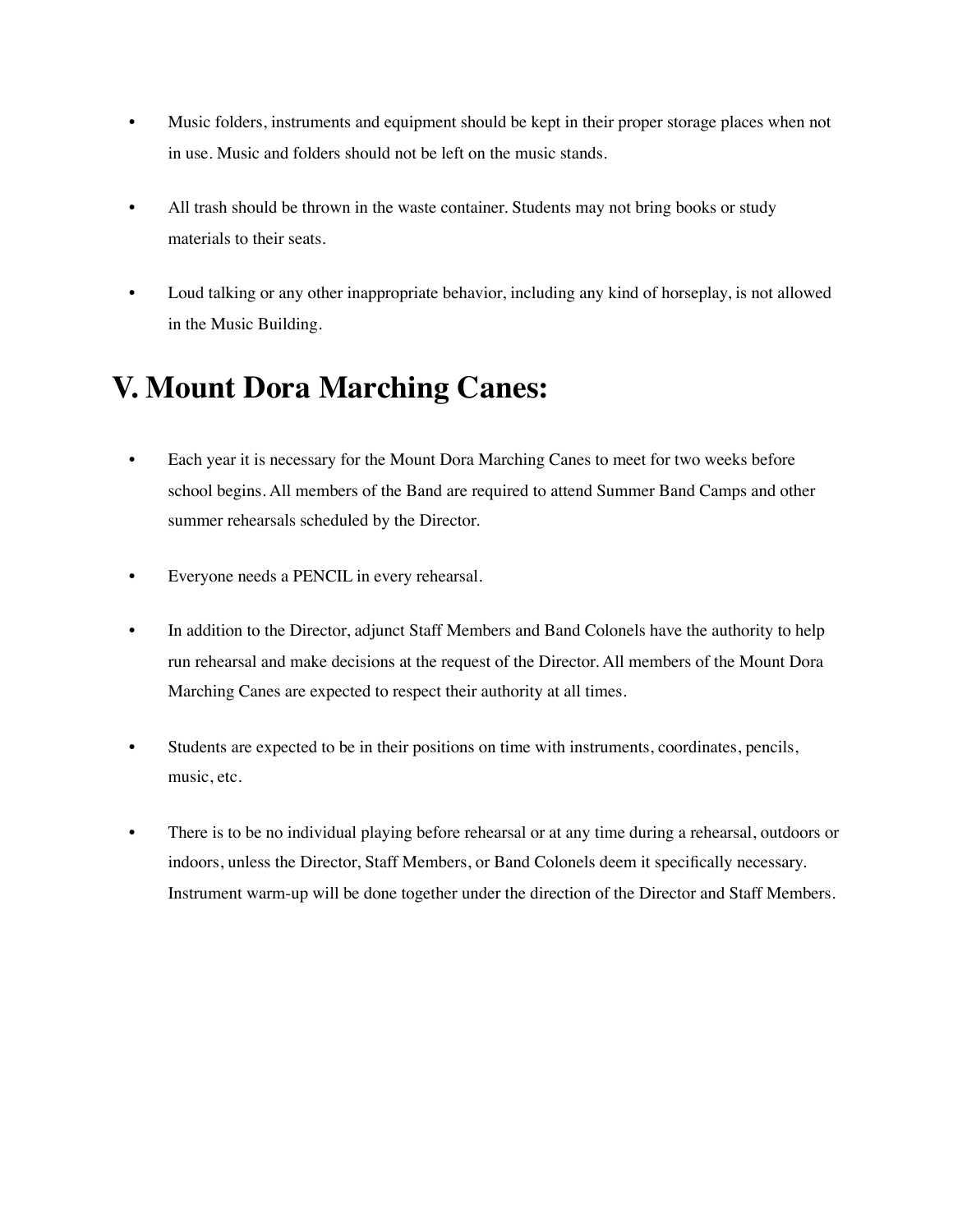# **VI**. **Public Performances:**

Every student will receive a schedule of performances the Band Program will be attending throughout the year. In addition, information regarding these events will be posted on the website and in the classroom, It is the student's responsibility to know this information. All information provided should be read daily. Always report (rain or shine) to the designated meeting place. If there is a cancellation of a performance, it will be posted on the band website

# **VII. All-State Band / All-District Band**

The All-State Bands are ensembles drawn, through auditions, from the finest musicians in the state of Florida. They perform at the Florida Music Educators Association convention each January. Participation in the All-State Band is a great honor. Auditions will be held on a date in September. The audition fee is due by Middle August to reserve an audition slot. Summer is the ideal time for preparation of those materials,

All-District and All-County Bands are ensembles drawn, through auditions, from the finest musicians in Lake, Sumter, and Marion Counties - FBA District 19. The audition material is very similar to the All-State material. Auditions for All- District Band are usually held in December.

## **FBA Solo & Ensemble MPA:**

The Solo & Ensemble Music Performance Assessment of the Florida Bandmasters Association is held in February each year. The educational experience of preparing a solo or a chamber ensemble is invaluable. In addition, the opportunity to perform for an audience and receive constructive comments from a qualified adjudicator is a wonderful learning experience. Participation in the ensemble portion of the MPA may be required at the Director s Discretion.

# **Uniforms**

.

Mount Dora Marching Canes: Uniforms are checked out to individuals at the beginning of the season. Uniform fittings are typically scheduled during the summer camps. Students are expected to purchase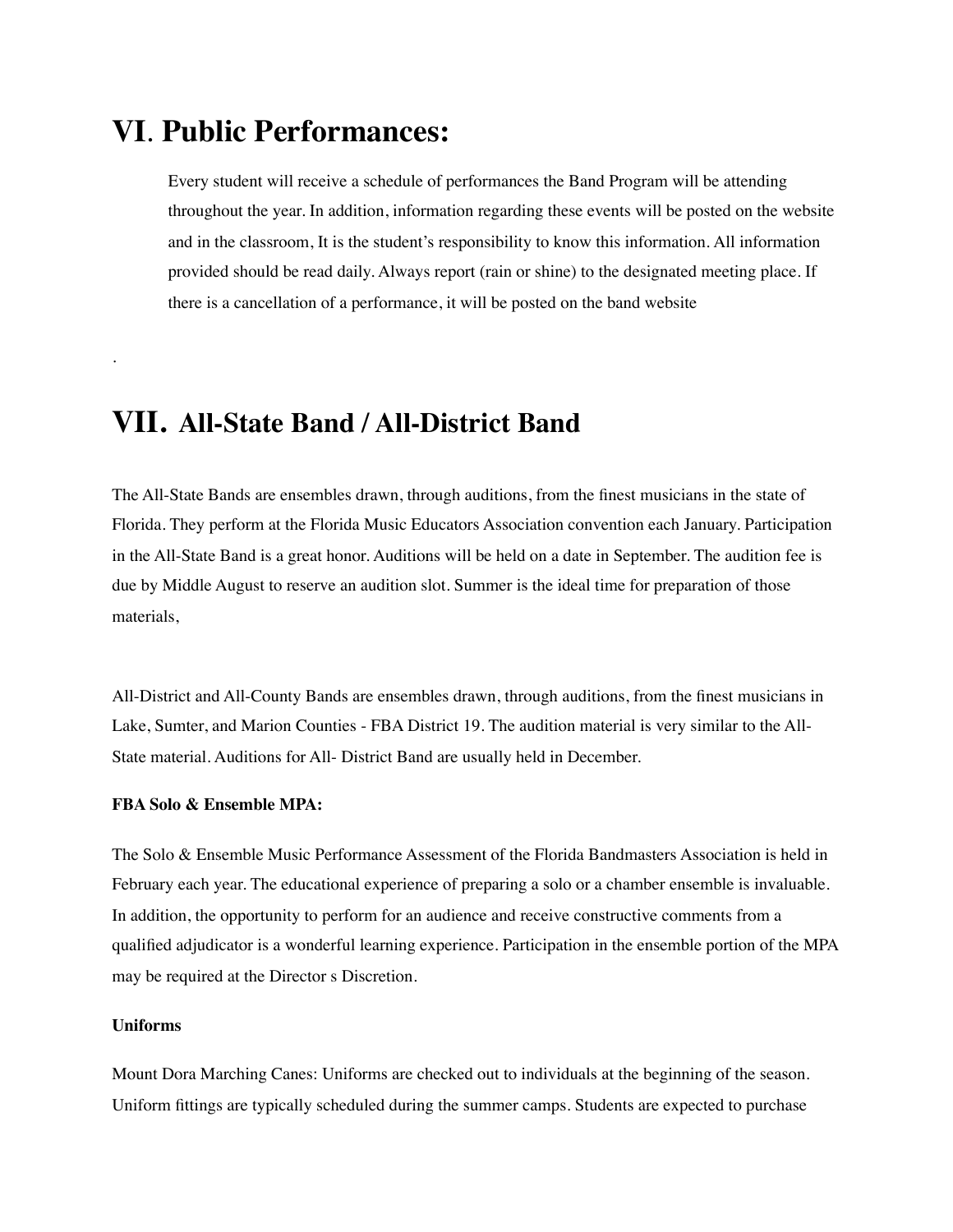Black Gloves, Black Socks, Black Uniform Band Shoes, and their Band T-Shirts. Orders for Band shoes will be taken during Summer Camps. Students will not be allowed to perform without all parts of the uniform. Rehearsal dress for the Marching Canes should be appropriate, comfortable clothes. Outside temperature (hot and cold) should be taken into consideration when you pick your attire. For Summer Band, wear white t-shirts, shorts, tennis shoes with socks, hats, and sunscreen. No sandals or backless shoes will be allowed. Students must follow LCS Dress Code at all times when with the Mount Dora Band Program!

#### **Concert Bands / Percussion Ensembles:**

Students are expected to own a pair of black trousers (with belt loops), black socks, a black belt, black shoes. No medals or patches can be worn on your person during any performances. Small, non-distractive jewelry and moderate make-up may be worn for concerts. All decisions regarding appropriate concert dress are at the discretion of the Director.

#### **Jazz Bands:**

Students will purchase a uniform Polo Shirt as a member of this ensemble. The students will also be expected to own a pair of black trousers (with belt loops), black socks, a black belt, and black shoes. No medals or patches can be worn on your person during any performances. Small, non-distractive jewelry and moderate make-up may be worn for concerts. All decisions regarding appropriate concert dress are at the discretion of the Director.

## **Mount Dora High School Band Guard Ensembles:**

Students will purchase a color guard and a winter guard uniform as a member of these ensembles. No medals or patches can be worn on your person during any performances. Make-up and jewelry are at the discretion of the director, instructors, and designers. All decisions regarding appropriate dress are at the discretion of the Director.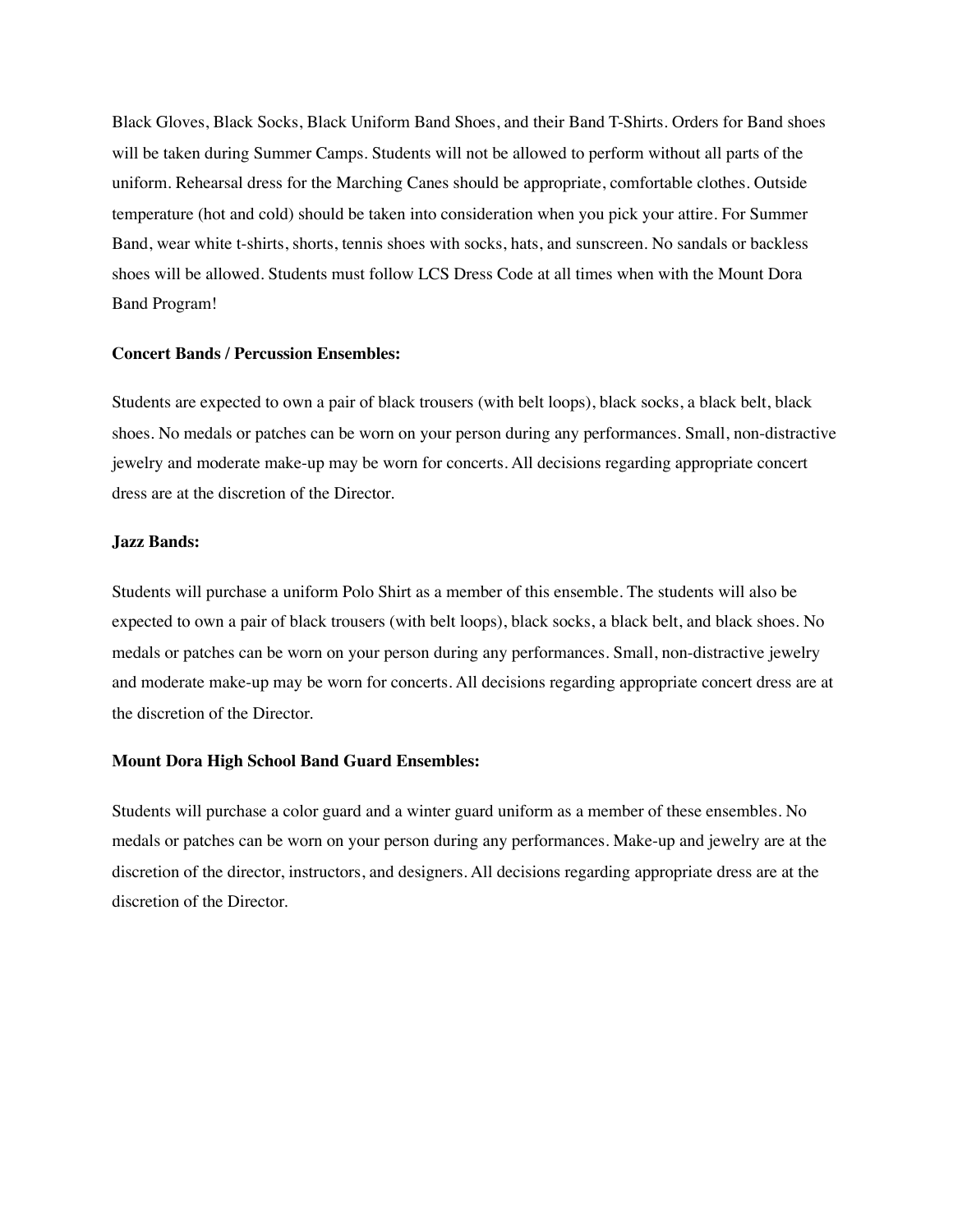# **VIII. Mount Dora Marching Canes**

# **Rehearsals:**

In addition to class period rehearsals, the Marching Canes also rehearses after school each week during the fall. The full Marching Canes rehearses on Tuesday evenings from 5:00pm to 8:00pm and Thursdays after school from 5:00pm to 8:00pm. The Percussion Section and Color Guard also rehearse on Monday evenings from 5:00pm to 8:00pm. All after school rehearsals are required of all members. They are a critical part of the Marching Canes's success and band grade for the students. Absences will only be excused in case of emergency. Doctor appointments, work, sports, and other activities will not be excused unless previously discussed with Mr. Uhrich. If an unexcused absence occurs, the student will likely be placed on alternate status. A student's band grade is directly affected by attendance at after-school rehearsals. Please strongly consider your commitment to the Mount Dora Band Program if you cannot consistently make after-school rehearsals.

# **Football Games:**

The Marching Canes will perform at as many as 10-14 football games during the season. Football games are a regular opportunity for the Marching Canes to showcase all of their hard work! Report times for game days are 5:00pm. Students are expected to either bring food or pre-pay for our tailgating dinners ahead of time. Students may also bring money to purchase additional food later in the evening from the concession stand. Students are typically done around 11:00pm for most games, except those that involve extended travel time.

Football games are as important as competitions. The Director rarely excuses absences. Students that have an unexcused absence from a performance will likely be dismissed from the Mount Dora Band Program. We want each student to have the best experience possible; that will happen when attendance is a priority with every member!

#### • **Pre-Game:**

1. The Marching Canes will report immediately to inspection.

2. Then, students will load buses and trailers for away games, or report to the band room for warmup for home games.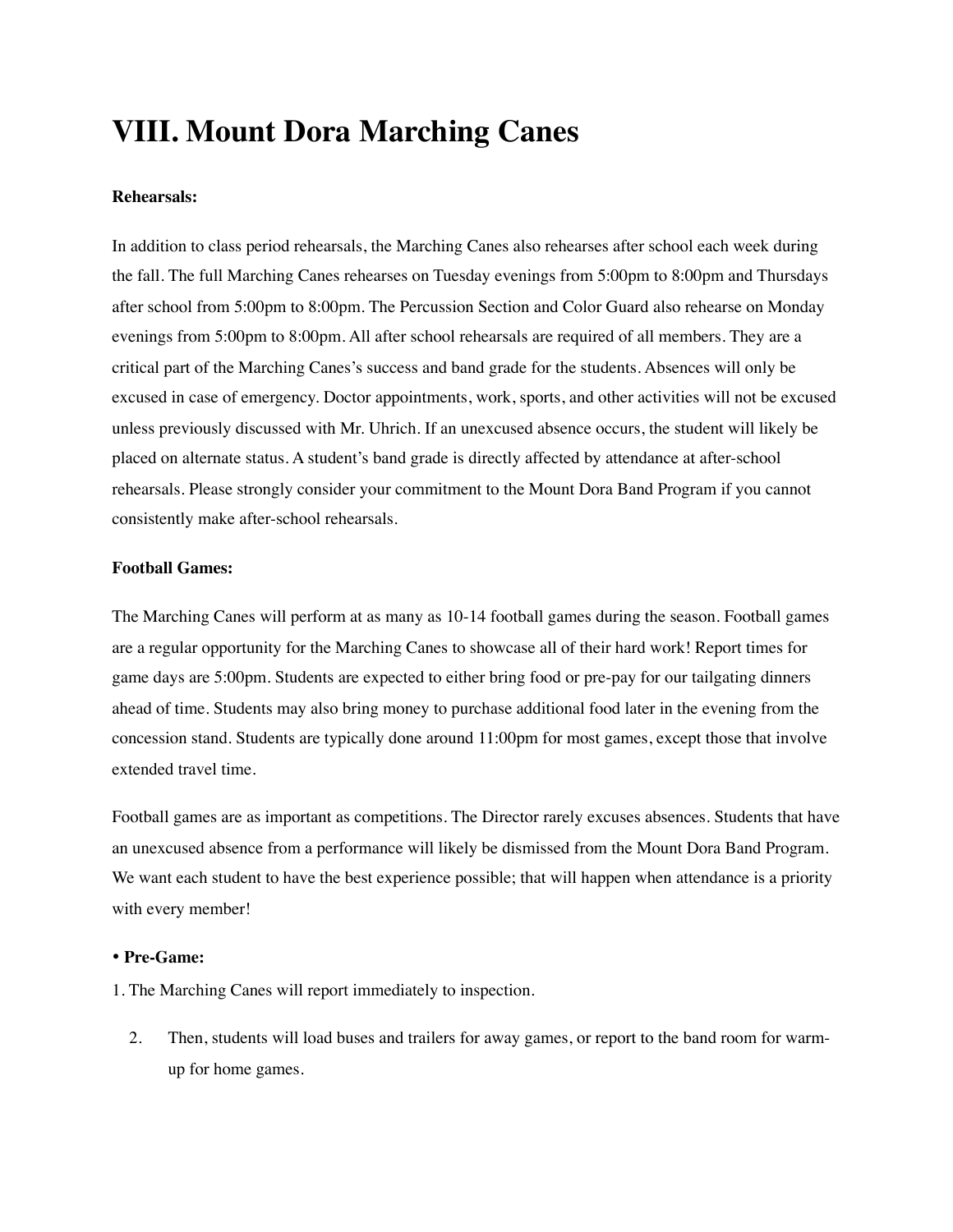3. Whether Home or Away, the Marching Canes will march into the stadium. Listen for instructions - every situation is different.

### • **Stadium Seating:**

- 1. Each student should file to his or her assigned seat to be determined by the Director.
- 2. Once the student is in place, they are to remain standing at attention until further instructed.
- 3. Ranks and files should be kept in alignment how we look in the stands is important.
- 4. Uniforms are to be properly worn at all times. NEVER wear your uniform improperly, or unzip or undo your uniform unless instructed specifically to do so.
- 5. Non-Band Members or non-chaperones are not allowed within the Band Section. Please explain this to friends, family, alumni, etc.
- 6. Refreshments (drink or food) are not allowed in the stands or at any other time a students is in uniform except under special circumstances (which are rare!). Our chaperones will provide water.
- 7. A break will be given to students during the 3 Quarter of each game. The sooner you can return to the stands after half time and be seated, the sooner you will be released for your break. You must be back in place, ready to play, at the end of the 3 rd Quarter. There is a possibility we might forego this break in some situations. 3 rd Quarter break privileges can be lost for a variety of reasons: tardiness, failure to have all equipment, etc.
- 8. Students are not to leave the Band unless accompanied by a chaperone, except during 3 rd Quarter break. Students should always stay in groups of two or more for your own safety.
- 9. All Marching Canes members should be professional at all times, and you should never be anywhere without at least two other people around you.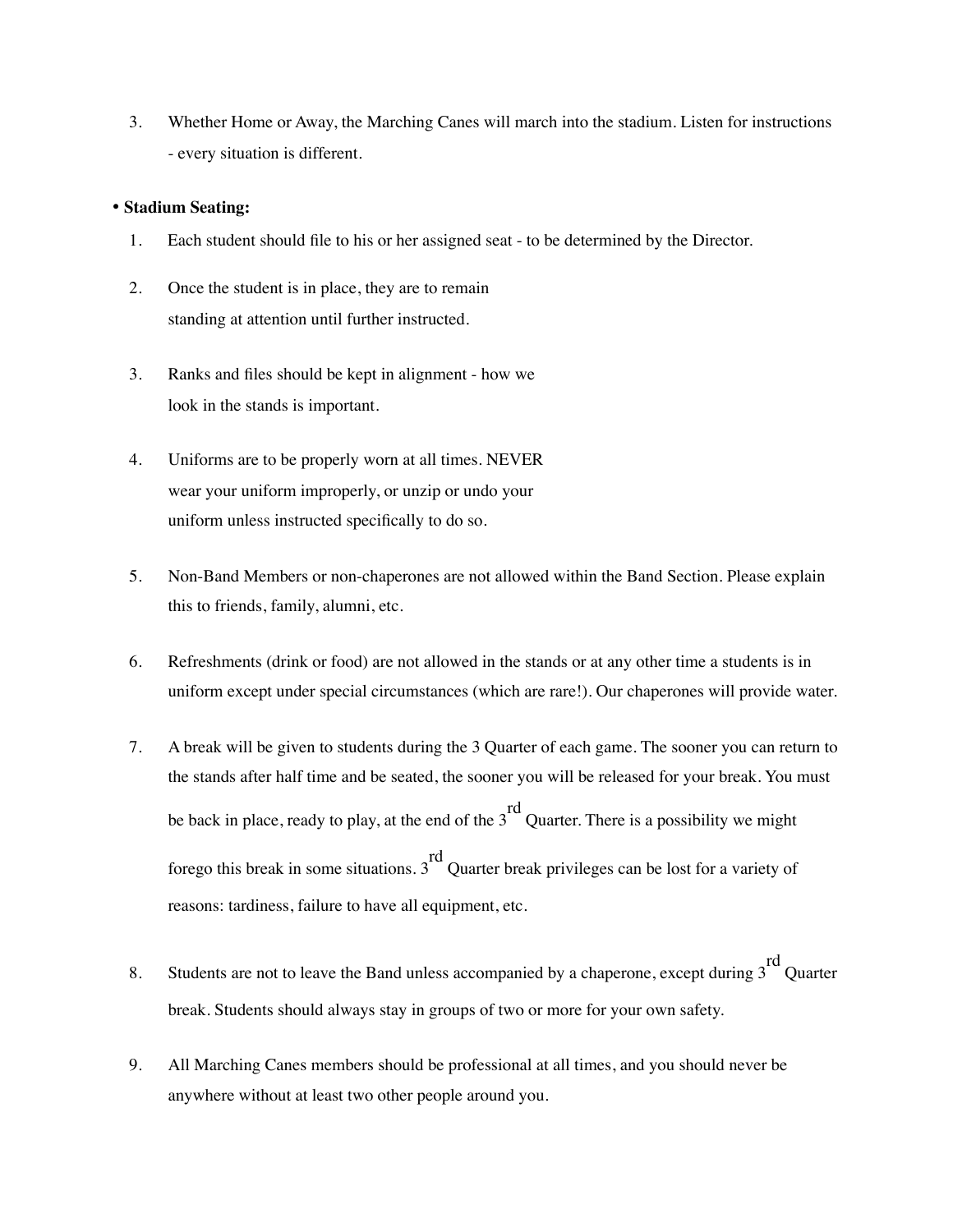10. Treat Visiting Bands, Directors, and Chaperones with the utmost of respect at all times.

### **Half-time and Post-game:**

- 1. Marching Canes members should file from the stands in a quick and orderly manner to the designated warm-up areas.
- 2. While other Bands perform, Marching Canes members are expected to be a good audience.
- 3. After the half-time performance, members will return quickly to their seats and wait for instructions.
- 4. At the conclusion of the game, the Marching Canes will play the school fight song and alma mater. Immediately following, all students will move to the buses in formation and load all equipment for the return trip to school (Away Games).
- 5. Uniforms are to be handled with care at all times.
- 6. Put all music, instruments, and equipment away before leaving.
- 7. PLEASE make arrangements for a ride before the game. We will post the times of our arrival so that your parent can be waiting. It is not fair for the Director or Chaperones to have to wait for your ride to arrive.

# **Competitions / Festivals:**

The Marching Canes will attend two FMBC regional competitions and the FBA District 19 Marching Music Performance Assessment, as well as FMBC State Championships, if qualified. These performances occur on Saturdays. They involve some travel and take up most of that given day. All attendance policies for football game performances apply to competitions / festivals.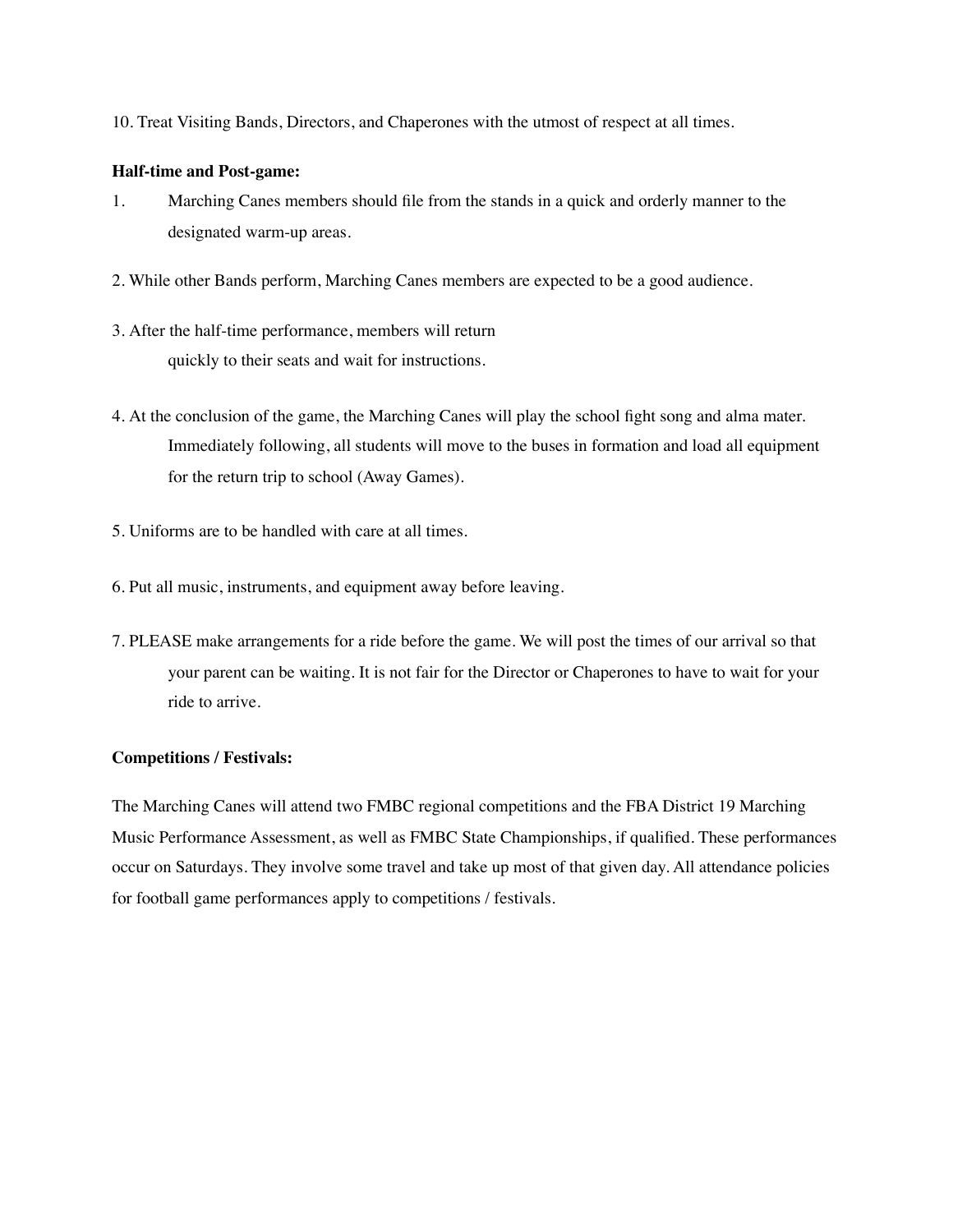# **IX. Financial Obligations**

### **Band Assessment:**

Each year the Mount Dora High School Band Program spends an average of approximately \$300.00 per student, Very little, if any, of that money comes from Lake County Schools. The campus concessions that our band parents operate are a major source of revenue for our program. However, we would still fall VERY short of the program's financial needs were it not for Band Assessment.

The General Band Fair Share Assessment is \$350.00 per student, covering Mount Dora Marching Canes, Concert Bands, Jazz Bands, Percussion Ensembles, and Guard Ensembles. (It does not include the purchase of any personal uniform items).

## **Payment Schedule:**

It is important to note that the money assessed to each student is used throughout the entire year, not just the fall marching season. There is no doubt that the fall is our most expensive time of year, but there are many expenses that we incur in the spring as well.

We expect that 100% of the Fair Share Assessment will be fundraised, however, if you are unable to fundraise the amounts by the specific dates, you will be expected to cover that amount out of pocket.

There are other expenses that need to be covered by the student and their families. Those include under uniforms, band guard shoes and gloves, percussion wristbands, gloves, Bibbers, Jazz Pants, Rehearsal Uniforms, Jazz Polo Shirts, the materials listed in the next section, etc. These items will be presented to each student as the need arises.

**First Fundraising Goal - Band Camp(Usually the third week in July) - \$150(\$50 - covers food/ instruction for Band camp)**

**Second Fundraising Goal - September 1 - \$100**

**Third Fundraising Goal - October 1 - \$100**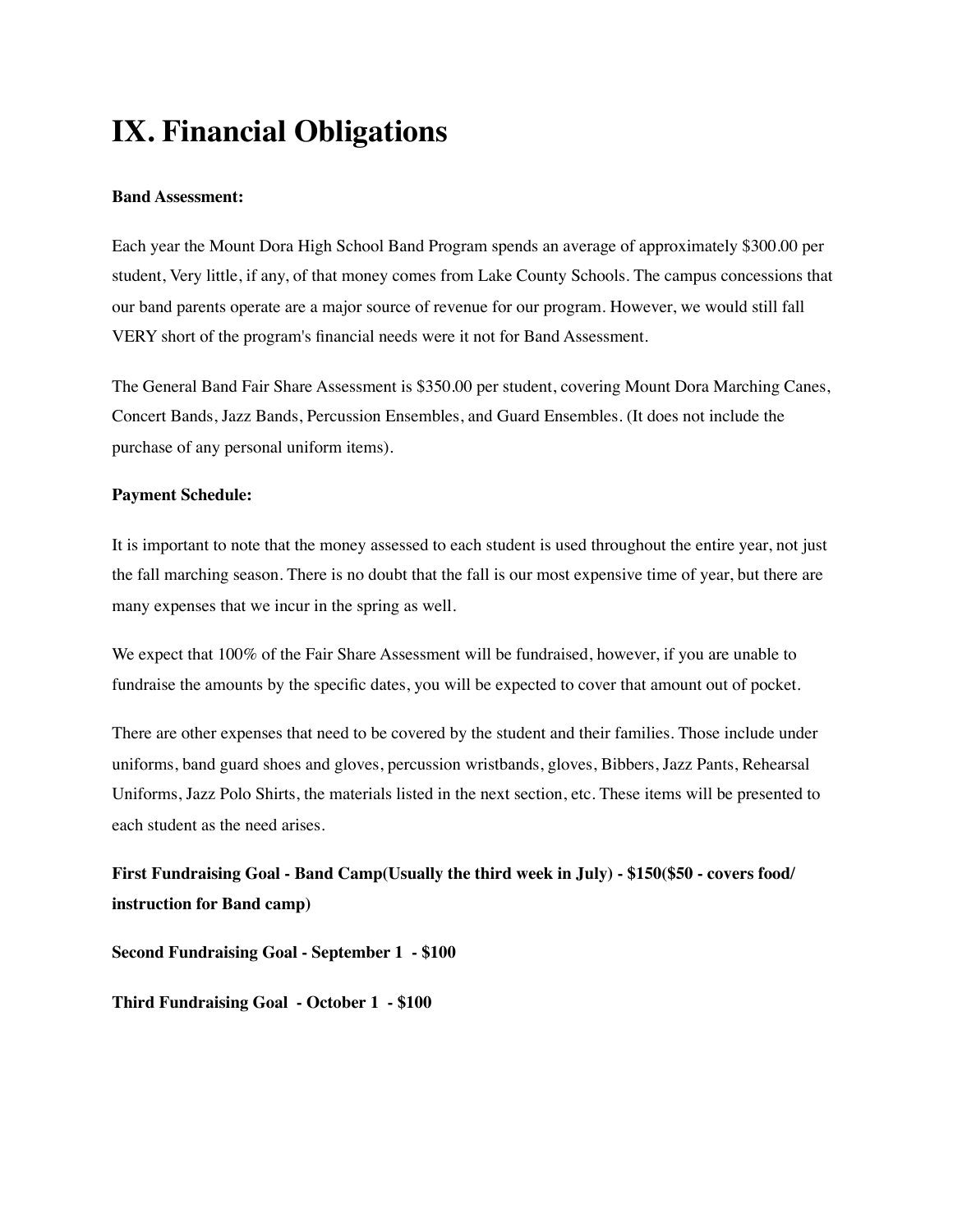# **Band Materials List**

There are several items that band members will need to purchase, not included in their financial obligations to the organization. The following lists are required and optional materials that band members should purchase:

# **Wind Players:**

- Korg Tm-40 tuner/Metronome (or similar)
- A folding music stand
- A White Towel
- A Water Bottle
- A supply of Vandoren reeds (Clarinets/Saxophones)
- Pencils
- An Instrument Cleaning Kit
- Valve Oil / Rotor Oil / Key Oil / Cork Grease
- Sunscreen / Hats / Bug Spray
- Three-Ring Binder (at least 1-inch)
- Plastic Page Protectors (at least 20)

# **Percussion:**

- Innovative Percussion FP-3 College Primer Pack
- Innovative Percussion IP-HB Hybrid Combo Drumsticks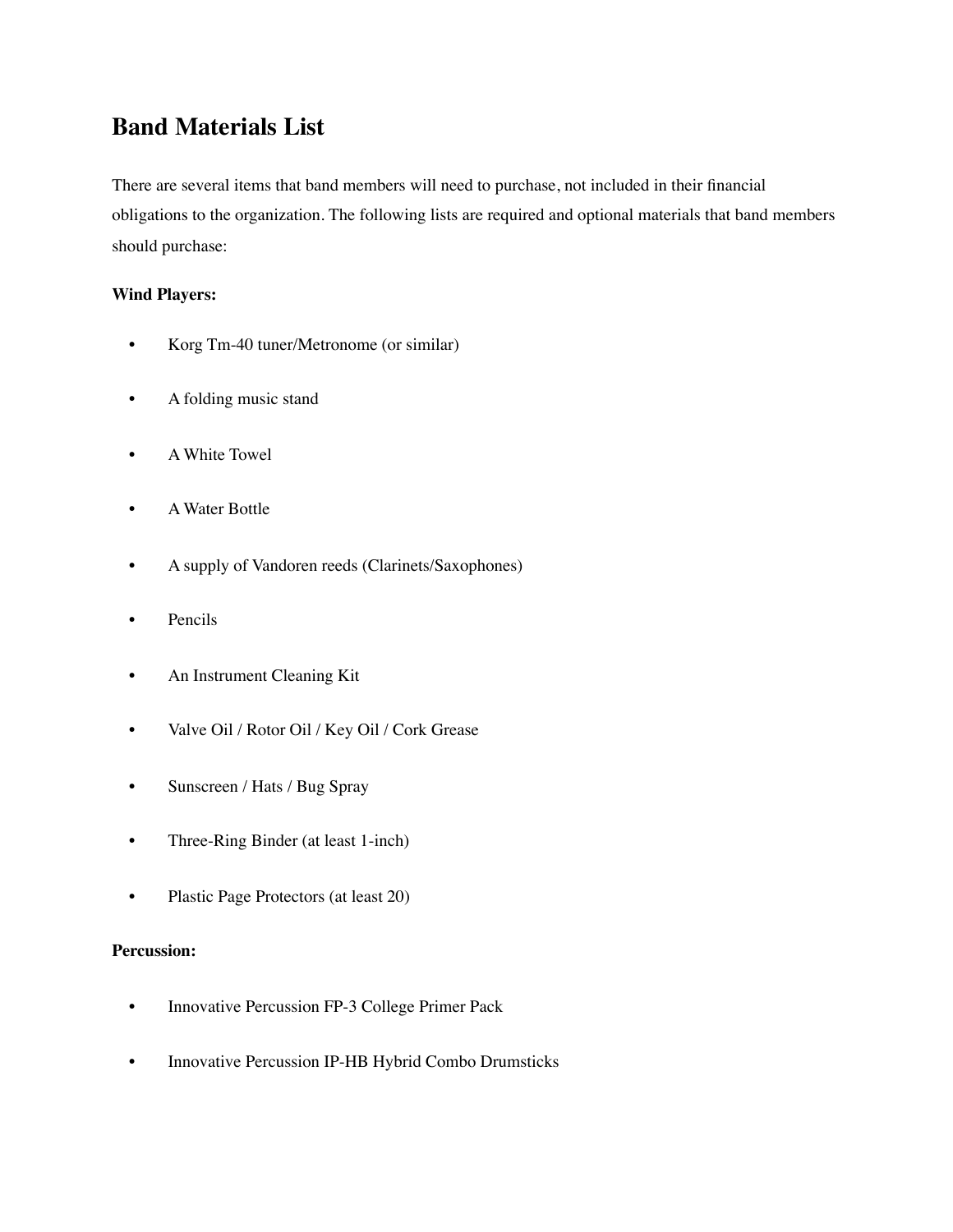- Real Feel 12-inch Double-sided Practice Pad (or similar)
- Korg Tm-40 Tuner / Metronome (or similar)
- Folding Music Stand
- A Water Bottle
- Pencils
- A Black Towel
- White Electrical Tape (Battery Percussionists)
- Decibel-reducing earplugs
- Three-Ring Binder (at least 1-inch)
- Plastic Page Protectors (at least 20)
- Percussive Arts Society Membership (Optional)
- All Necessary Marching Sticks / Mallets

# **Color Guard:**

• Color Guard staff will provide information on necessary extra materials.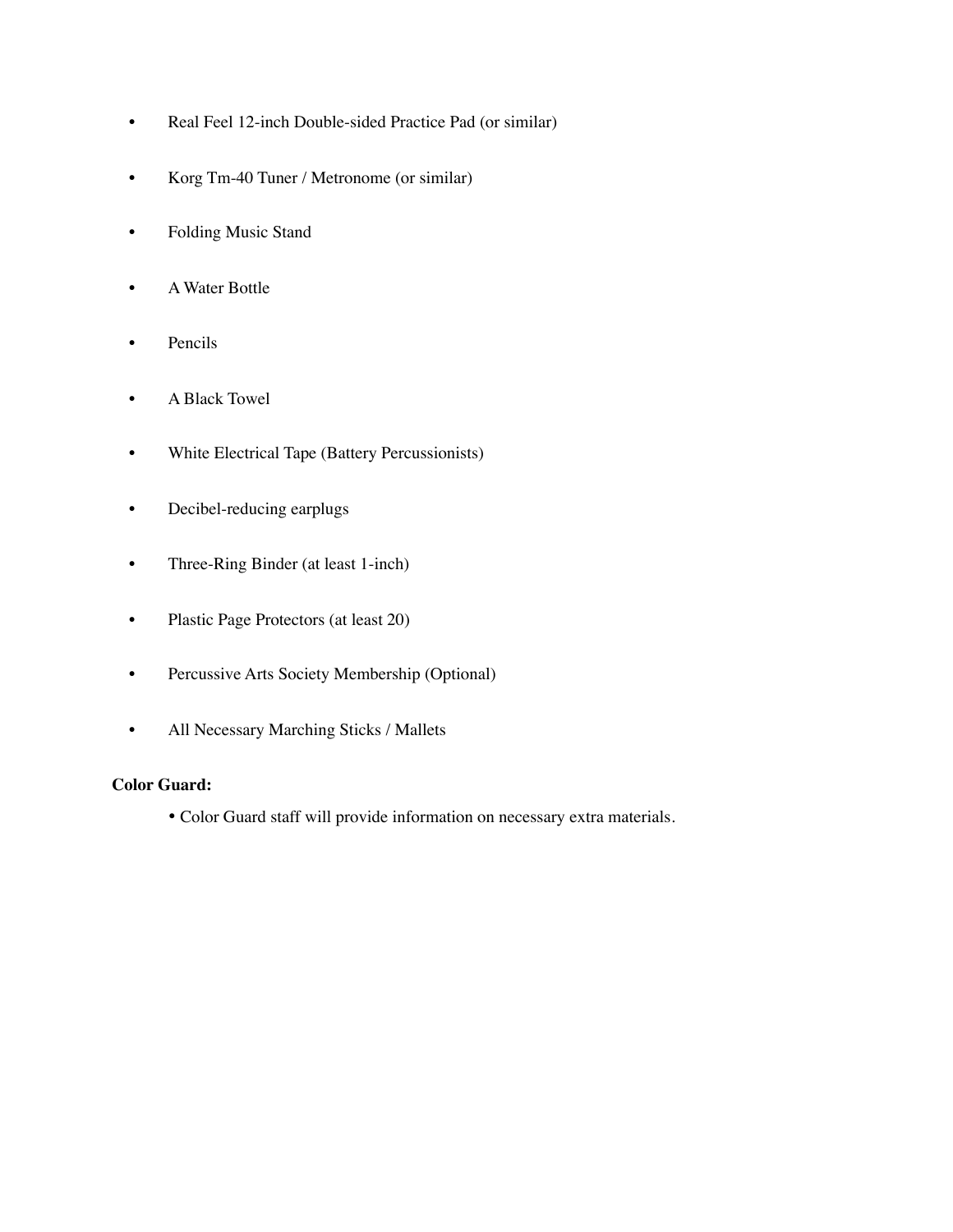# **X. Travel Policies**

- A travel itinerary and procedures list will be published for each major trip. It is important that these instructions be followed so the Band can move quickly, safely, and efficiently. The parent or guardian of each student will be expected to fill out an Emergency Treatment Authorization Form. Students will not travel with the Band without this form.
- Students will be expected to sign up for bus seating by class and/or room. Students will not be allowed to change buses or rooms without the permission of the Director.
- Students are asked to be careful and safe. If an accident, injury, or illness does occur, the chaperone in charge should be notified at once. The chaperone will then notify the Director.
- For Concert Ensemble performances, music will be transported in music cases. During the Marching Season, each member will be responsible for his or her own folder and music at all times.
- All Band members are responsible for the set up and tear down of concert settings. When everyone does their part, things run smoothly.
- Chaperones will be in charge of each bus. They will be responsible for calling roll and maintaining good conduct. No bus should be permitted to leave a stop until the roll is checked. Report that you are ready to move to the Director.
- It should be noted that proper behavior is expected when on a school-sponsored trip. The Lake County Schools Code of Student Conduct will be observed at all times. Undignified conduct or reckless behavior may result in disciplinary action, suspension from school, and/or dismissal from the Band Program.
- POSSESSION OR USE OF ALCOHOL, TOBACCO, OR NARCOTICS IS FORBIDDEN. These matters will be turned over to legal authorities.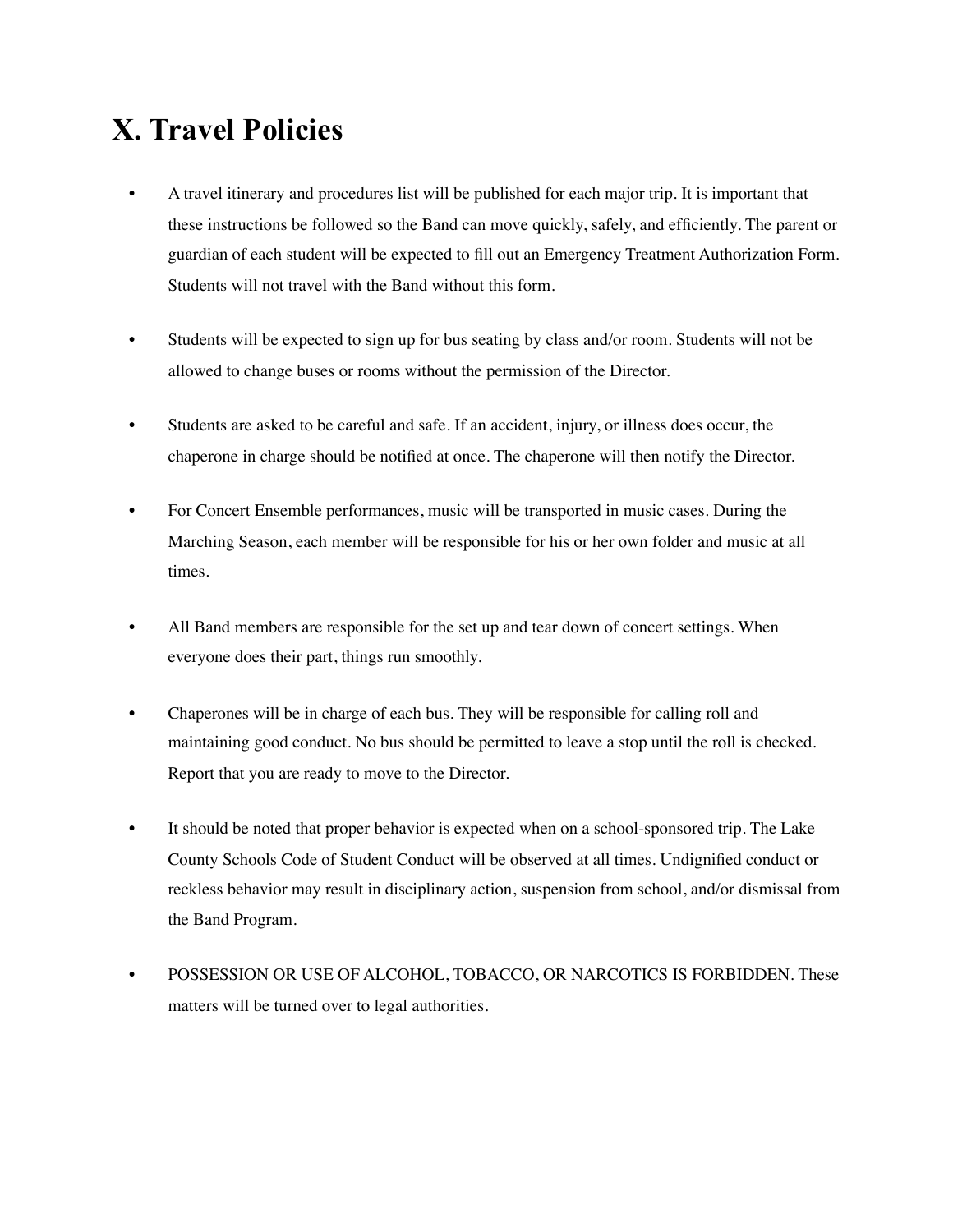## **Band Trip Reminders:**

- Chaperones and Officers are to be obeyed and treated with courtesy and respect. They are the delegates of the Directors.
- The complete uniform (Concert or Marching Canes or otherwise) should be worn properly when in public. You are representing Mount Dora High School and the work of many members that have come before you.
- Profanity, singing, chanting, horseplay, and screaming are prohibited on the bus all bus rules apply. Tape players, CD players, or radios WITHOUT HEADPHONES will not be allowed on the buses.
- Students may not change buses without permission. Roll will be checked on each bus before departure.
- All students must travel to and from performances on buses, not in personal cars. Any student who needs to depart a performance with his or her parent or guardian should submit a request signed by a parent or guardian at least three days in advance of the performance. If approved, the parent or guardian must appear to pick up the student from the Director.
- No drinking or eating will be permitted except when designated by the Director.
- Students are responsible for their own equipment, instruments, and music. The Pit Crew will load the equipment truck or buses as necessary.
- Students will receive an itinerary of activities for all major trips. Students are responsible for knowing departure times and being ready on time.
- Any illness or injury should be reported to the head chaperone and Director immediately, no matter how unimportant it may seem.
- Upon arrival at our destination, students should remain seated until instructed to unload by the officer or chaperone in charge.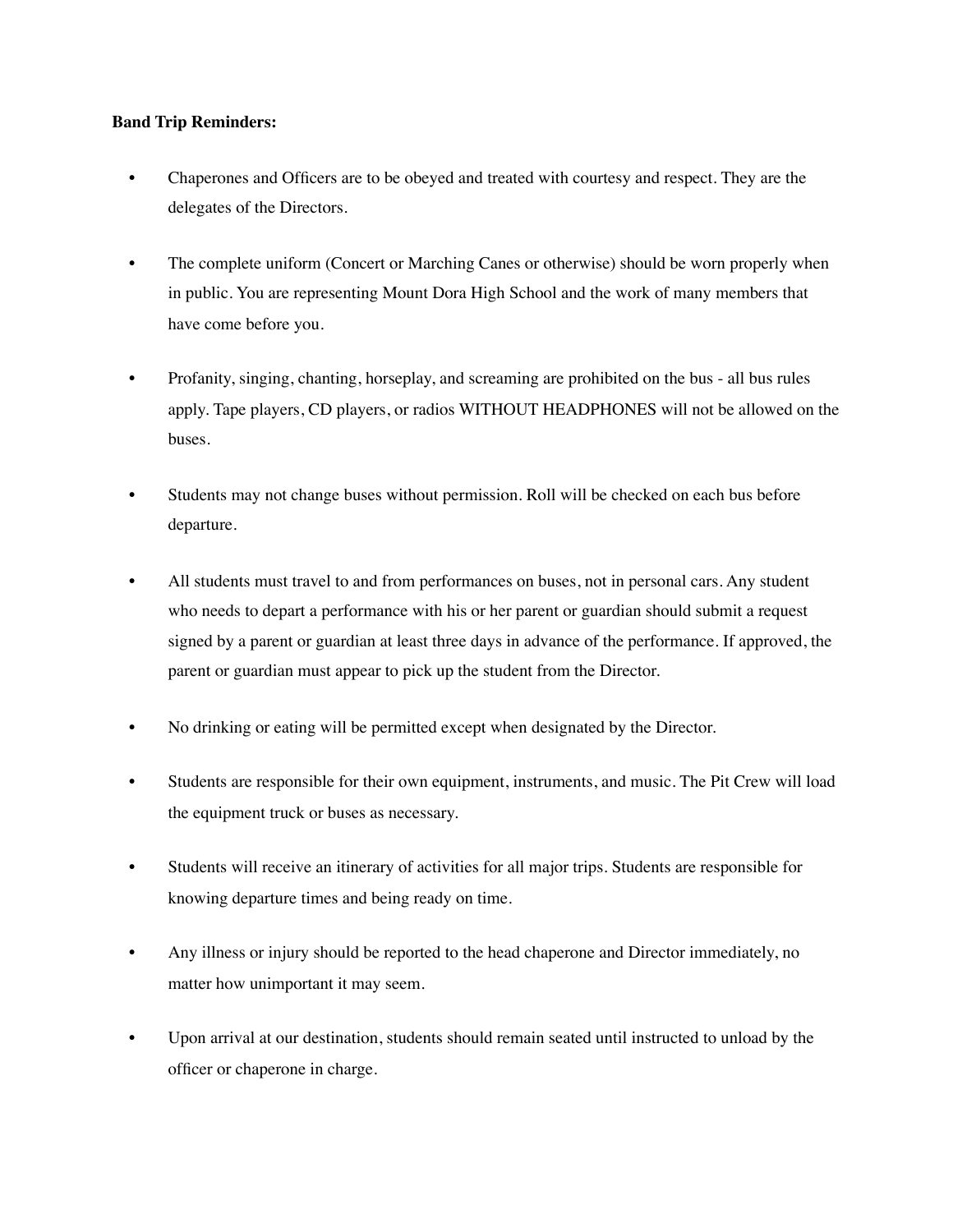• Conduct of students in public establishments (restaurants, etc.) should be subdued and courteous.

## **Code of Conduct:**

Students are responsible for the reading of and adherence to the Lake County Schools Code of Student Conduct.

- Please respect both personal property and the property of the Band Program.
- Rude and/or socially unacceptable behavior as defined by the Director will not be tolerated on the Mount Dora campus or during Band activities off campus.
- Public Displays of Affection (PDAs) will not be tolerated while on Band activities.

# **XI. Band Staff and Officers:**

## **Director of Bands: Mr. Michael Uhrich**

**Percussion Instructor/visual caption:** Christ Smith

### **Student Officer Position Descriptions:**

**Band Colonel:** The Band Colonels are the highest student officer positions in the Band Program. These students will work hand-in-hand with the Band Staff in making key decisions including formulating policies. These students will also be the head of the student council of officers and run meetings of the student council of officers in conjunction with the band staff.

**Field Commanders:** The field commanders are Band Colonels who conduct the Mount Dora Marching Canes. They call commands, conduct the field shows, conduct the music in the stands, and are responsible for the rehearsal and performance etiquette of the Mount Dora Marching Canes during rehearsals and performances.

**Captains:** The Captains are assigned in each of the major sections of the Band including: Woodwinds, Brass, Percussion, and Guard. They will oversee the daily operation of their sections including aiding in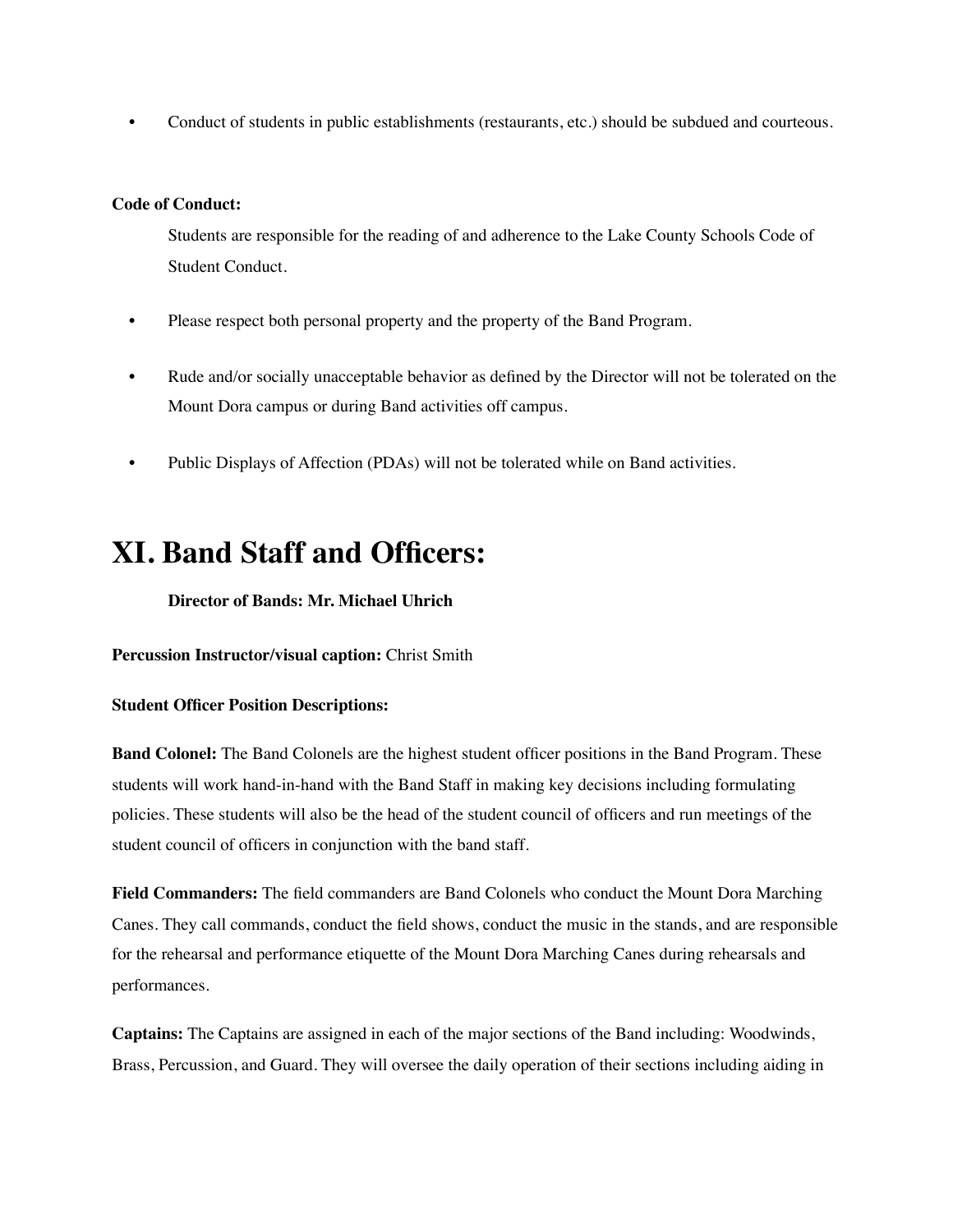music rehearsals, disciplining in rehearsals and performances, and communications to and from their section with the Band Staff.

**Lieutenants:** The Lieutenants are responsible for the behind- the-scenes operation of the Band Program. They directly assist the Band Staff and Band Colonels in taking attendance, overseeing logistics, and sorting and distributing music.

**Sergeants:** The Sergeants are assigned in each of the smaller sections of the band including: Flute, Clarinet, Saxophone, Trumpet, Middle Brass, Low Brass, Percussion, and Guard. Some sections may have more than one Sergeant depending on the size of their respective sections. Their main function is to act as an extension of the captains in the daily operation of their individual sections.

**Service Positions:** The responsibilities of the Logistics team include: Loading and unloading equipment at various venues, maintaining the facility, lining the practice field, getting water for rehearsals, and other logistical functions. The responsibility of the Administrative team is to sort and distribute music, make copies as necessary, organize the Music Library, and other music organization related functions. The added responsibility of the Chaplain is to act as a student peer counselor to any members of the band needing emotional or spiritual guidance.

#### **Band Boosters**

The purpose of the Mount Dora High School Band Boosters is to raise money and coordinate parent volunteers to support our Band Program. The Boosters are empowered to address the needs of the band and work with the Band Director to meet these needs. They will provide, acquire, own, buy, sell trade, rent, lease, or otherwise deal with musical instruments, uniforms, written music, transportation, instructional materials and personnel, and other related services for the Mount Dora High School Band Program. They will also solicit and accept gifts of money or property, conducts sales of lawful merchandise, perform various and assorted services for hire, and conduct any other legal fundraising activities. All profits from those activities shall be paid into the Band Boosters general treasury for the above stated purpose to be used at the discretion of the Band Director. The voting membership shall consist exclusively of the parents or legal guardians of participating students of the Mount Dora High School Band Program.

### **Volunteer Committee:**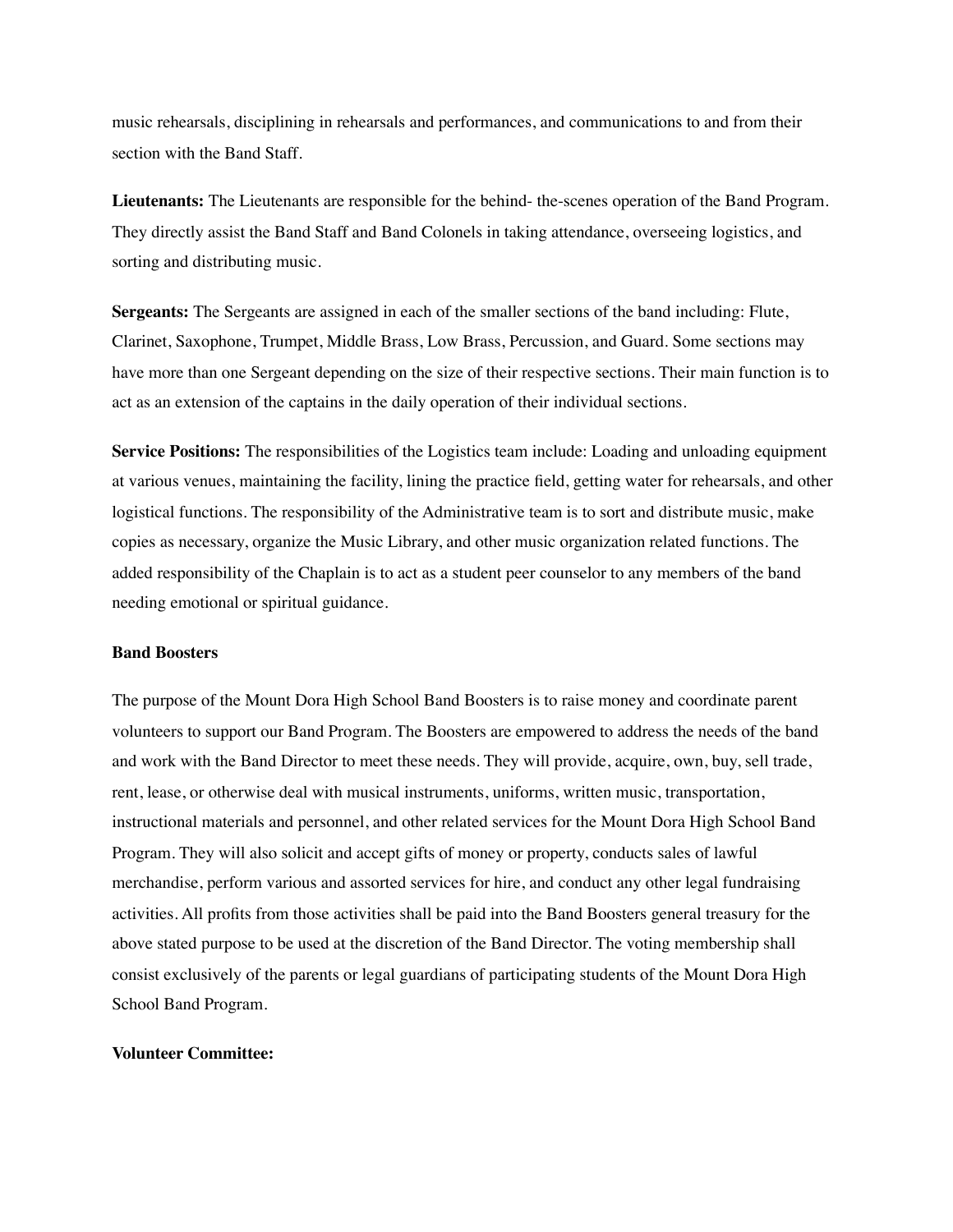The Volunteer Committee is made up of parents who volunteer to coordinate efforts to gain as many other parent volunteers as possible and place them in the right committees to get our goals accomplished.

#### **Fundraising Committee:**

The Fundraising Committee is made up parents who volunteer to brainstorm about possible fundraising ideas, and then coordinate the effort to accomplish those activities.

#### **Concessions Committee:**

The Concessions Committee is made up parents who volunteer to prepare and sell food and food-related items at home football games, and various other school and community events.

#### **Uniform Committee:**

The Uniform Committee is made up parents who volunteer to inventory the uniforms, fit our students with uniforms, and make any alterations to the uniforms as needed.

#### **Logistics Committee:**

The Logistics Committee is made up parents who volunteer to help with the transportation of our band equipment to various events.

#### **Band Awards**

**John Philip Sousa Award:** This is the pinnacle of achievement for high school band students. Created in 1955, the award honors the top student in a high school band and recognizes superior musicianship and outstanding dedication. It was developed with the cooperation of Helen Sousa Albert and Priscilla Sousa, daughters of the famous composer and bandmaster.

**National School Marching Band Award:** The National School Marching Award was introduced in 2005 to recognize outstanding contributions and dedication of student leaders whose example inspires others, especially in the marching idiom.

**Louis Armstrong Jazz Band Award:** The highest achievement for high school jazz band since 1974, the Armstrong Award honors an outstanding jazz student. The award was created with the approval of

Armstrong's widow, Lucille Armstrong,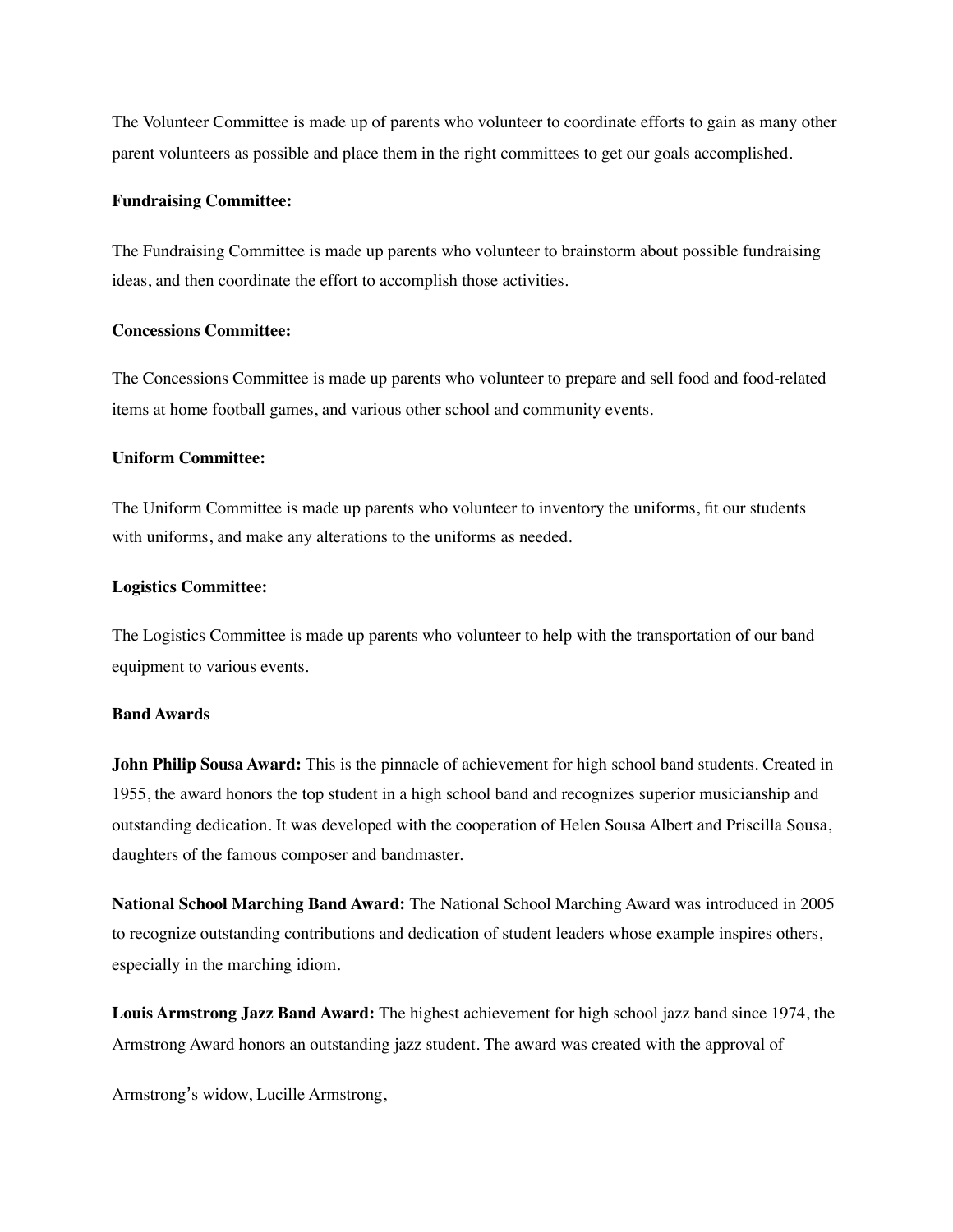**Semper Fidelis Award:** This award is given to a high school musician that embodies many virtues that the United States Marine Corps admires. The high school musician must display traits that Marines consider essential to being a good leader: endurance, knowledge, unselfishness, dependability, enthusiasm, and loyalty. The tradition surrounding this award dates back to the days of John Philip Sousa and his role in making the Marine Corps Band the premiere musical unit it is today - The President's Own.

Patrick S. Gilmore Band Award: Introduced in 1994 in honor of the legendary 19<sup>th</sup>-century bandmaster and impresario, Patrick Gilmore (1829-1892), the award honors the musicianship and dedication of high school band students. It is a runner-up to the Sousa Award.

**Woody Herman Jazz Band Award:** Created in 1988, shortly after Herman s death, the award honors an outstanding jazz student. It is a runner-up to the Armstrong Award. Director s Award for Band: This award is given to honor band students (up to 4) for their outstanding service to the Mount Dora High School Band Program.

**Most Outstanding Woodwind, Brass, Percussion, and Guard:** This award is given to the students in each class who have been shining examples in their academics, leadership, character, and especially musicianship.

Most Improved  $9^{th}$ ,  $10^{th}$ ,  $11^{th}$ , and  $12^{th}$  Graders: This award is given to the students in each class who have shown vast improvements in their academics, leadership, character, and especially musicianship.